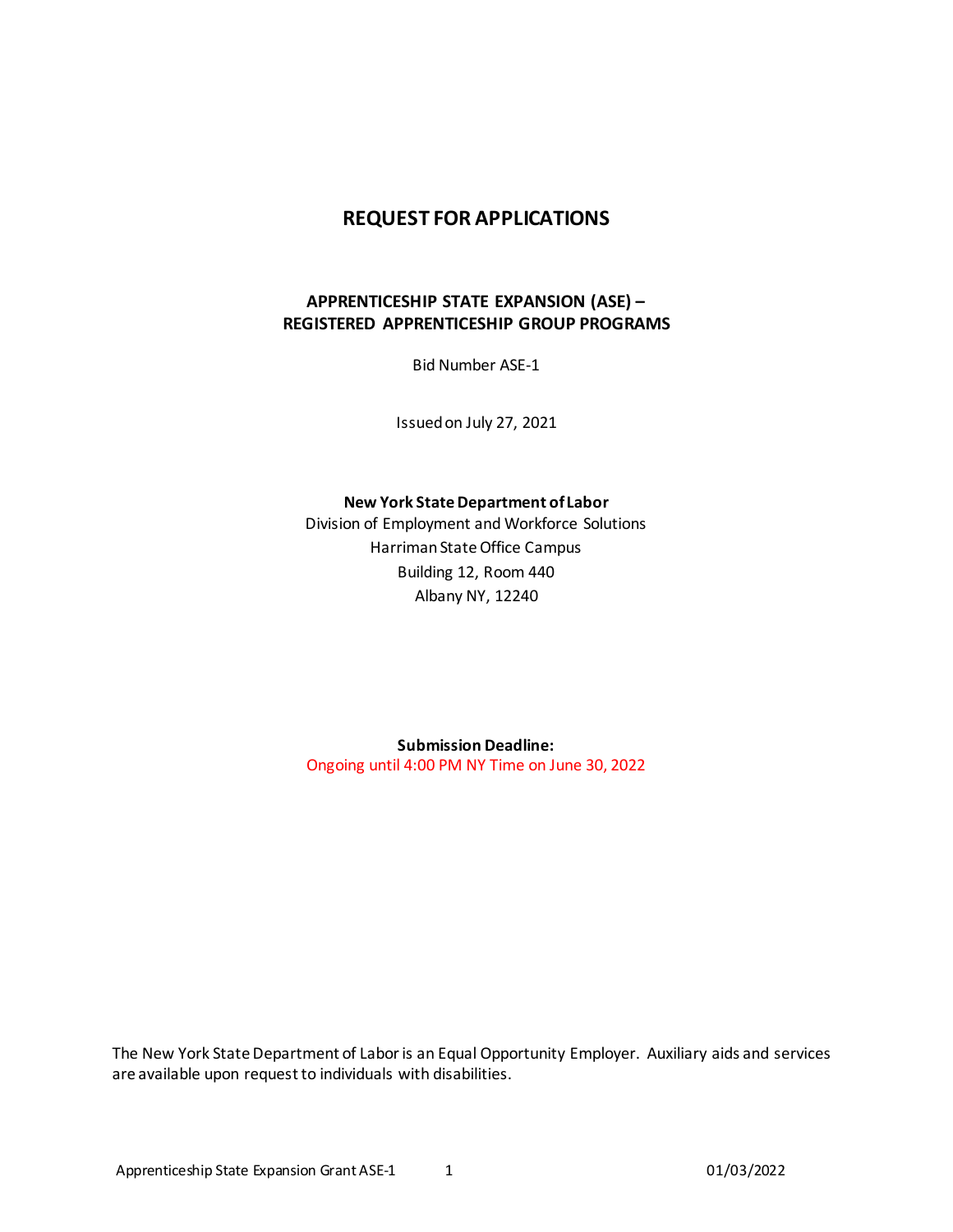#### **Table of Contents**

| Τ.  |           |  |  |  |  |  |  |
|-----|-----------|--|--|--|--|--|--|
|     | А.        |  |  |  |  |  |  |
|     | <b>B.</b> |  |  |  |  |  |  |
| II. |           |  |  |  |  |  |  |
|     | Α.        |  |  |  |  |  |  |
|     | В.        |  |  |  |  |  |  |
|     | C.        |  |  |  |  |  |  |
|     | D.        |  |  |  |  |  |  |
|     | Е.        |  |  |  |  |  |  |
|     | F.        |  |  |  |  |  |  |
|     | G.        |  |  |  |  |  |  |
|     | Η.        |  |  |  |  |  |  |
|     |           |  |  |  |  |  |  |
|     | Α.        |  |  |  |  |  |  |
|     | <b>B.</b> |  |  |  |  |  |  |
| IV. |           |  |  |  |  |  |  |
|     | Α.        |  |  |  |  |  |  |
|     | В.        |  |  |  |  |  |  |
|     | C.        |  |  |  |  |  |  |
|     | D.        |  |  |  |  |  |  |
|     | Ε.        |  |  |  |  |  |  |
| V.  |           |  |  |  |  |  |  |
|     | Α.        |  |  |  |  |  |  |
|     | В.        |  |  |  |  |  |  |
|     | C.        |  |  |  |  |  |  |
|     |           |  |  |  |  |  |  |
|     | Α.        |  |  |  |  |  |  |
|     | В.        |  |  |  |  |  |  |
|     | C.        |  |  |  |  |  |  |
|     | D.        |  |  |  |  |  |  |
|     | Е.        |  |  |  |  |  |  |
|     | F.        |  |  |  |  |  |  |
|     |           |  |  |  |  |  |  |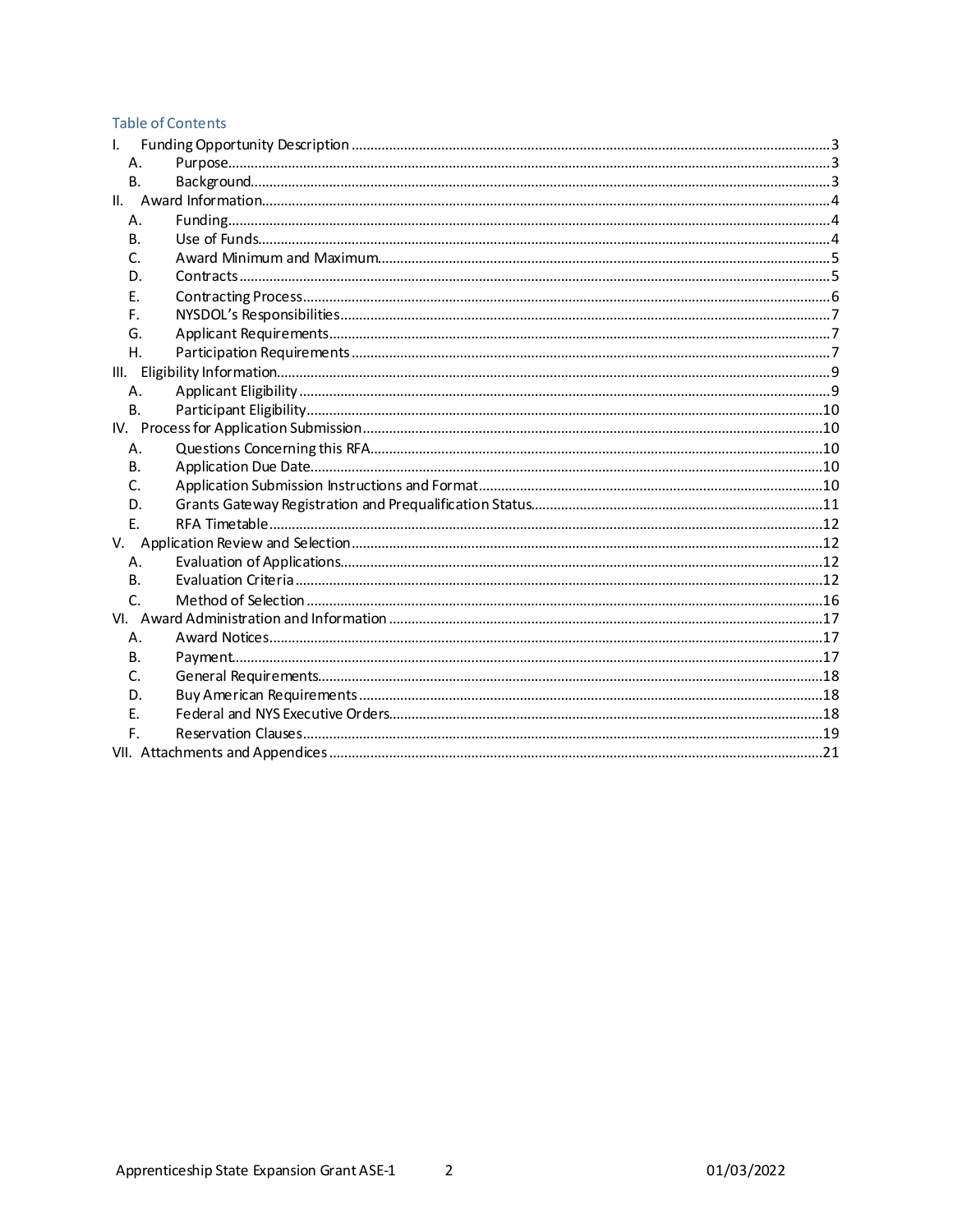# <span id="page-2-1"></span><span id="page-2-0"></span>**I. Funding Opportunity Description**

# **A. Purpose**

<span id="page-2-3"></span>The New York State Department of Labor (NYSDOL) is making up to \$2.75million in funding available under the Apprenticeship State Expansion (ASE-1) – Registered ApprenticeshipGroup Programs Request for Applications (RFA). The purpose of the RFA is to: (1) support and encourage Registered Apprenticeship (RA) Group Programs to increase the number of registered apprentices by 550 in apprenticeable occupations throughout New York State (NYS); (2) engage and develop additional RA Group Programs; and (3) expand and diversify RA Program models through the creation of new Group Programs in high growth and nontraditional trades designed to meet the  $21^{st}$  Century needs of businesses. NYSDOL is particularly interested in expanding RA Group Programs in priority industries including, but not limited to, Advanced Manufacturing, Healthcare, Information Technology, Hospitality, Film, Transportation and Logistics, Sewing/Textiles, and others. Apprentices in the field of Construction are not eligible for funding under this RFA unless the trade is to be used for the upkeep and maintenance of a facility owned by the business entity employing the apprentice, such as plant maintenance trades.

# <span id="page-2-2"></span>**B. Background**

In July 2019, the United States Department of Labor Employment and Training Administration (USDOL-ETA) awarded NYSDOL \$4,445,188.86 in Apprenticeship State Expansion funds under the Consolidated Appropriations Act of 2018 to: (1) increase the number of apprentices in RA programs; (2) support and encourage RA program diversification, including both the diversity of apprentices themselves and the types of apprenticeships across industry sectors; and (3) support the integration of RA programs into workforce development, education, and economic development strategies and programs, ensuring that apprenticeship is a viable career path for youth, adults, and career seekers, as well as a valuable workforce development strategy for businesses. 100% of the \$2.75 million available under this RFA is from the federal Apprenticeship State Expansion funds.

<span id="page-2-4"></span>NYSDOL continues to market and promote NYS RA as the gold standard of workforce development tools to train tomorrow's middle skill workers in high-demand occupations. Priority industries vary by area. A list of these areas, their corresponding economic development plans, and the priority industries can be accessed a[t http://regionalcouncils.ny.gov/](http://regionalcouncils.ny.gov/)for Regional Economic Development Councils (REDC) an[d https://dol.ny.gov/workforce-development-plans](https://dol.ny.gov/workforce-development-plans) for Local Workforce Development Boards (LWDBs).

#### **About RA Group Programs**

NYSDOL's Apprenticeship Office has developed a group apprenticeship programmodel to "fast track" apprenticeship. With this model, entities, as described below, act as the sponsor of an RA Group Program. Businesses canthensign on as a signatory to theGroup Program instead of applying to become an individual sponsor, allowing participating businesses to almost immediately begin enrolling and training apprentices.

An entity serving as a Group Program sponsor must abide by Apprenticeship Regulations and work with NYSDOL to administer the program. Group Program sponsors may have programs in multiple trades. Entities that may apply to be Group Programsponsorsinclude but are not limited to, industry associations, labor-management associations, and/or a group of employers.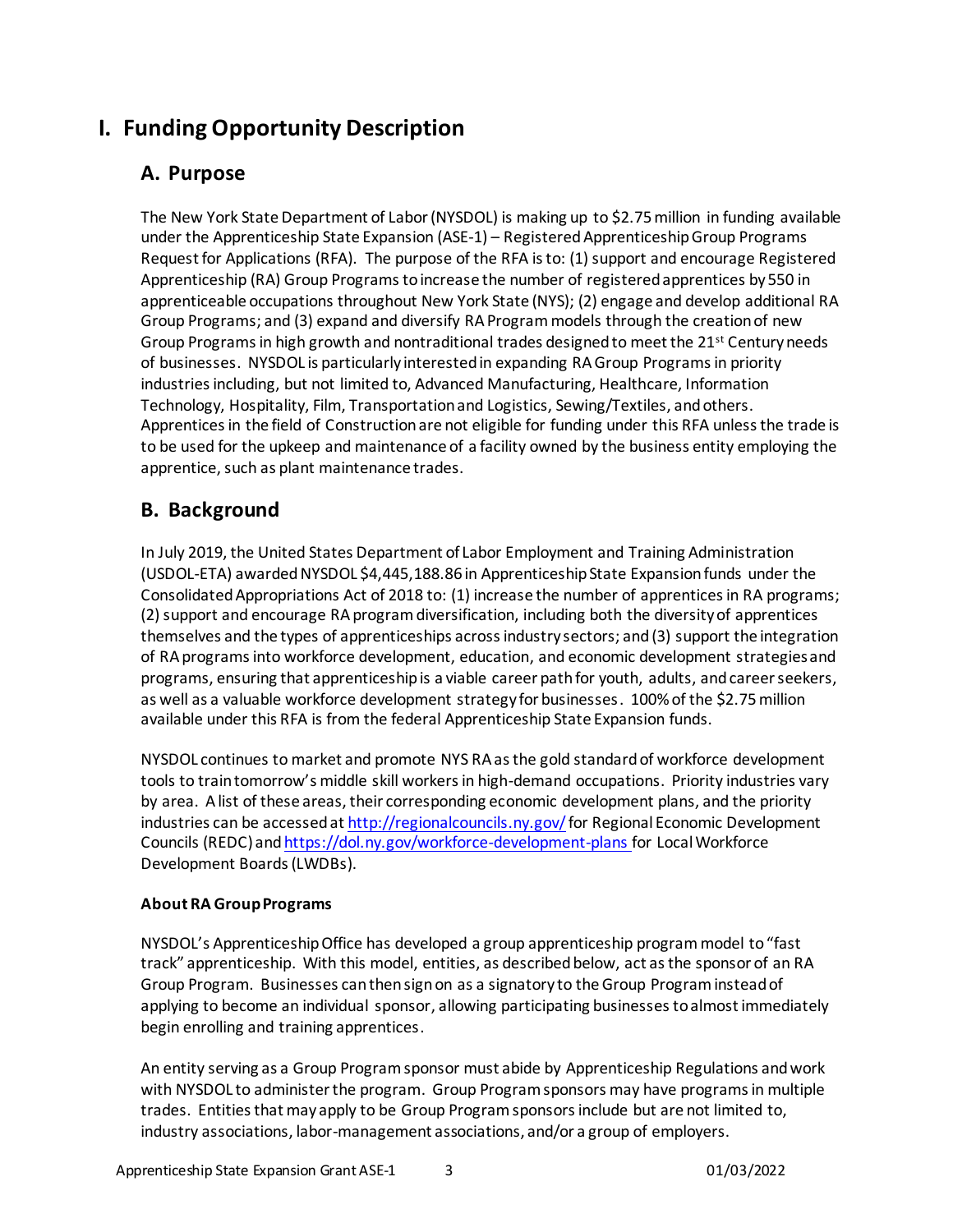To apply to become a sponsor of an NYS RA Group Program, contact your local NYSDOL Apprenticeship office (se[e https://labor.ny.gov/apprenticeship/contactus.shtm](https://labor.ny.gov/apprenticeship/contactus.shtm)).

# <span id="page-3-1"></span><span id="page-3-0"></span>**II. Award Information**

## **A. Funding**

This RFA is making up to \$2.75 million available until June 30, 2022 to serve 550 new apprentices enrolled into NYS RAGroup Programs(se[e Section II.B.](#page-3-2)). This funding will cover costs associated with supporting apprentices as they begin on-the-job training (OJT) and related instruction (RI) and will help to ensure successful participation in the program. Any potential amendments to this RFA, including additional funding being made available, will be posted on NYSDOL's website and in the NYS Contract Reporter. Applications will be accepted and reviewed on an ongoing basis at any time while this funding opportunity is available. Unsuccessful Applicants have the option to modify their application and re-submit if funding and time remain. Single award amounts will not exceed \$200,000. Applications that request more than \$200,000will be reviewed and scored by NYSDOL. If the application is awardable, NYSDOL will proportionately reduce the project funding at the time of award to fit within the maximum funding amount. Applications unable to remain viable with the reduced funding will not proceed to contract execution. Therefore, it is highly recommended that Applicants keep the cost and scope of applications within the maximum award amount.

Awardees will be reimbursed up to \$5,000 for each apprentice they support. This reimbursement will be made in two milestone payments (se[e Section II.B.2.](#page-4-2)). This funding is intended to defray the expenses awardees will assume through supporting the apprentices during the first six (6) months of enrollment. If the Applicant reduces the number of individuals to be trained at any time prior to or after an award is issued, the requested level of funding will be proportionately reduced.

If the Applicant reduces the number of individuals to be trained at any time prior to or after an award is issued, the requested level of funding will be proportionately reduced by NYSDOL.

All awards are subject to funding availability.

# <span id="page-3-2"></span>**B. Use of Funds**

ASE-1 funding is intended for the placement of 550 new apprentices into new and existing NYSRA Group Programs.

This RFAexpects to issue up to \$5,000 for each apprentice under this RFA. The proposed number of apprentices identified in the grant application must be served during the contract period and must include **new** apprentices only.

Applicants must demonstrate that apprentices will be supported by staff in the role(s) of RI Coordinator and OJT Job Developer. (RI Coordinator and OJT Job Developer may be a combined role.) The RI Coordinator and OJT Job Developer will prepare an Apprenticeship Service Plan for each apprentice based on their training plan and will document apprentice progression.

<span id="page-3-3"></span>• RI Coordinator – The duties under this role include but are not limited to: Securing appropriate RI providers. Supporting apprentices by ensuring they participate in RI classes. Providing mentor services to new apprentices. Documenting that apprentices are progressing in their RI in accordance with their Apprenticeship Service Plan.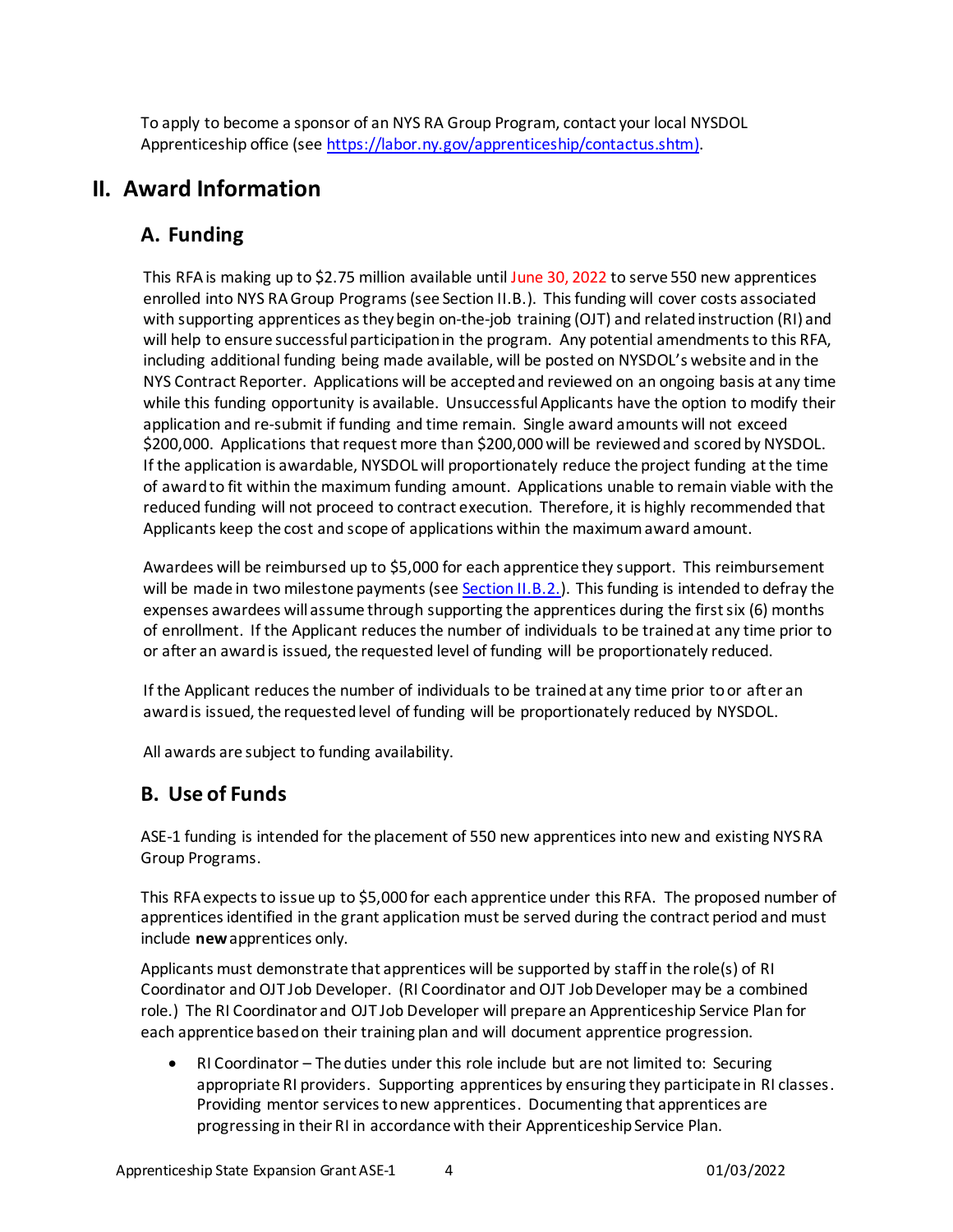• OJT Job Developer – The duties under this role include but are not limited to: Providing mentor services to new apprentices. Ensuring that apprentices are receiving proper task rotation during their OJT. Documenting that apprentices are progressing in their OJT in accordance with their Apprenticeship Service Plan.

It is expected that the support offered by the RI Coordinator and OJT Job Developer will continue during the apprentices' first six (6) months of enrollment; the support provided during this adjustment period will be essential to their success in the program.

<span id="page-4-3"></span>**1.** Restrictions on the Use of Funds

ASE-1 will not pay for the following item:

• Any apprentice in the field of construction  $(O^*NET Family Code 47)$ , unless the trade is to be used for the upkeep and maintenance of a facility owned by the business entity employing the apprentice, such as plant maintenance trades.

The Occupational Information Network (O\*NET), found online at [http://www.onetonline.org/,](http://www.onetonline.org/) is an interactive application that provides a universal classification of more than 900 occupations and their distinguishing key features. Applicants should utilize O\*NET OnLine to identify the O\*NET codes of the title, positions, or job into which apprentices will be placed.

**2.** Reimbursable Cost Per Apprentice

The reimbursable cost per **new** apprentice under this RFA is limited to \$5,000. Reimbursement for each apprentice will be made in two (2) separate payments based on achievement of two (2) milestones.

<span id="page-4-2"></span>Reimbursement will be made as follows:

- Milestone #1: Enrollment of new apprentice by completion of an Apprenticeship Agreement Form (AT401). Completion of a Trainee Information Form (TIF), and completion of Part 1 of the Apprenticeship Service Plan – \$1,500 (flat fee) per apprentice.
- Milestone #2: Support of RI and OJT with qualified staff such as RI Coordinator and OJT Job Developer (as described above) for a period of six (6) months, as documented on Part 2 of the Apprenticeship Service Plan – \$3,500 (flat fee) per apprentice.
- Maximum reimbursement per apprentice: \$5,000.

Please se[e Section IX. Attachments and Appendices](#page-20-1) for the Apprenticeship Agreement Form (AT401), the Trainee Information Form (TIF), and the Apprenticeship Service Plan.

### <span id="page-4-0"></span>**C. Award Minimum and Maximum**

The minimum award amount under the ASE-1 programis \$5,000. The maximum award amount is limited to \$200,000. All awards are subject to funding availability.

### <span id="page-4-1"></span>**D. Contracts**

Contracts will be awarded for a period not to exceed one (1) year. The contract start date for all contracts resulting from this solicitation may be no earlier than the date of the award letter issued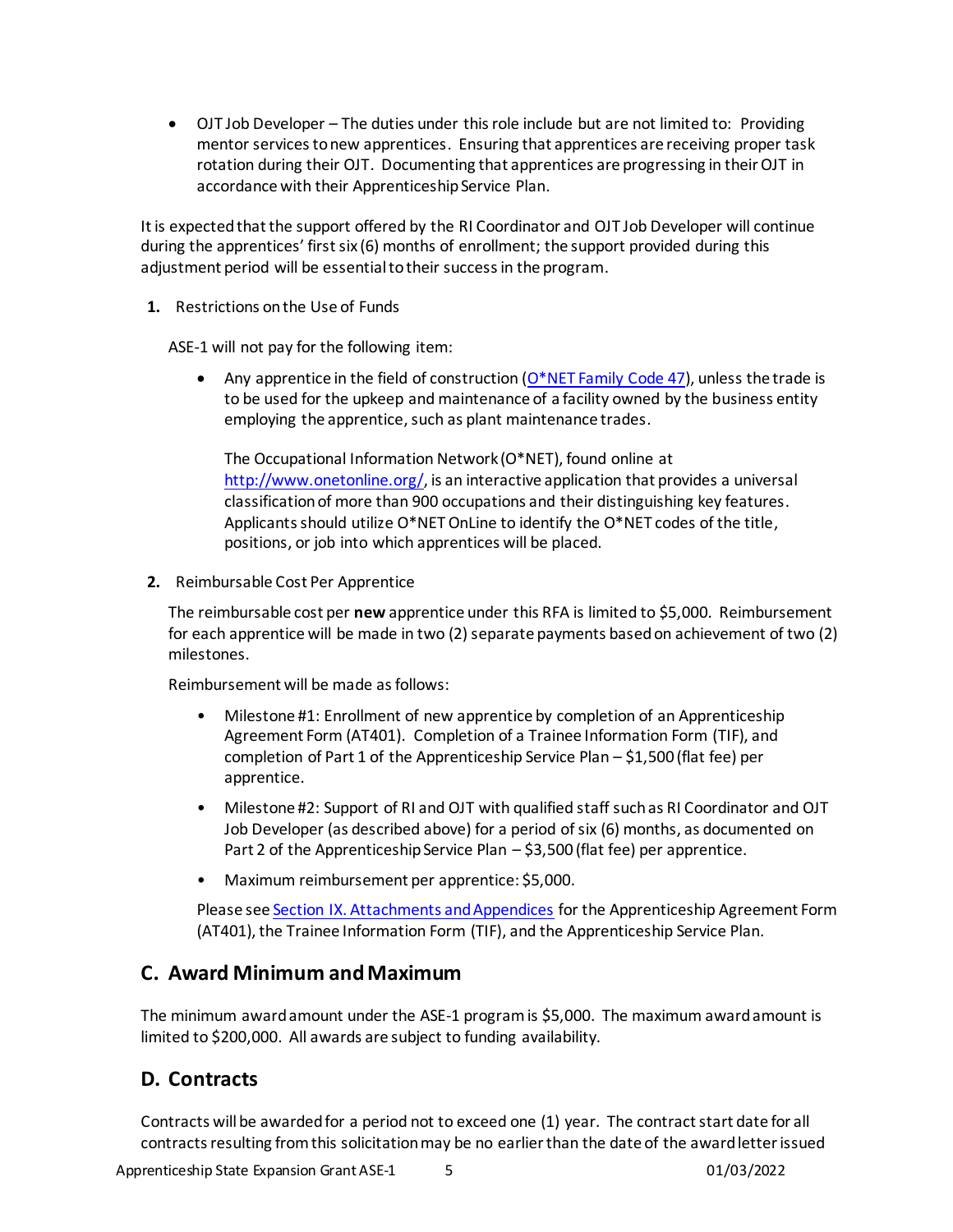by NYSDOL and no later than six (6) months after the date of the award letter. There is a federal expiration date of June 30, 2023 for Apprenticeship State Expansion funds, therefore Applicants must include only the RI and OJT support activities that can be reasonably accomplished within the contract period.

Limited no-cost contract extensions may be approved at NYSDOL's discretion. The length of the extension is dependent on the original contract duration; however, under no circumstances may the length of the contract plus the extension exceed a total of fifteen (15) months. In addition, contracts may not be extended past June 30, 2023, unless there is an extension of the federal grant or alternative funds are identified. In the absence of any such extensions or funding, all services funded under this grant must be provided by June 30, 2023.

Contracts will be paid on a performance basis, meaning that payments will be based on documented achievement of the proposed milestones as described i[n Section II.B.2](#page-4-2). Related information is under [Section VIII.B. Payment](#page-16-2). Successful Applicants ("Contractor" or "grantee") receiving grant awards will be required to provide reports at intervals specified by NYSDOL. In addition, USDOL-ETA may conduct an independent evaluation of the outcomes and benefits of ASE-1. By accepting an award under this RFA, the Applicant agrees to participate in any such evaluation.

Please note that NYSDOL must adhere to New York State Prompt Contracting Law timeframes for executing contracts awarded to not-for-profits entities. This Law provides for interest payments when contract payments are late due to untimely processing of contracts. However, if there are delays in the contract process on the part of the contractor, Suspension of Prompt Contracting timeframe letters may be issued to render the contractor ineligible for interest for the number of days of delay.

In addition, USDOL or NYSDOL may conduct an independent evaluation of the outcomes and benefits of ASE-1 funding. By accepting anASE-1 Program award under this RFA, the Applicant agrees to participate in any such evaluation.

### <span id="page-5-0"></span>**E. Contracting Process**

<span id="page-5-1"></span>In keeping with the Governor's promise to reform NYS's grant contracting process, NYShas established a standardized statewide grant contracting system called the Grants Gateway, which is designed to facilitate prompt contracting.

All Applicants are required to register in this system in order to enter into a contract with NYS. All entities must log-in to the Grants Gateway website a[t https://grantsmanagement.ny.gov/register](https://grantsmanagement.ny.gov/register-your-organization)[your-organization](https://grantsmanagement.ny.gov/register-your-organization) and follow the instructions to complete the registration. The registration form, organization chart, and substitute W-9must be signed, notarized, and emailed to Gateway Administrators a[t GrantsReform@its.ny.gov](mailto:GrantsReform@its.ny.gov). Plan accordingly to avoid potential delays in applying for upcoming grant opportunities.

Not-for-profit (NFP) organizations must take the additional step of prequalifying by completing a basic profile and storing organizational documents. Both registration and prequalification must be completed by NFP organizations before the application is submitted. Failure to do so will mean that their applications will not be reviewed. NFP organizations will be able to submit their responses online, and once reviewed and approved by an NYS agency prequalification specialist, the NFP organization will be able to submit an application. All information is stored in a virtual, secured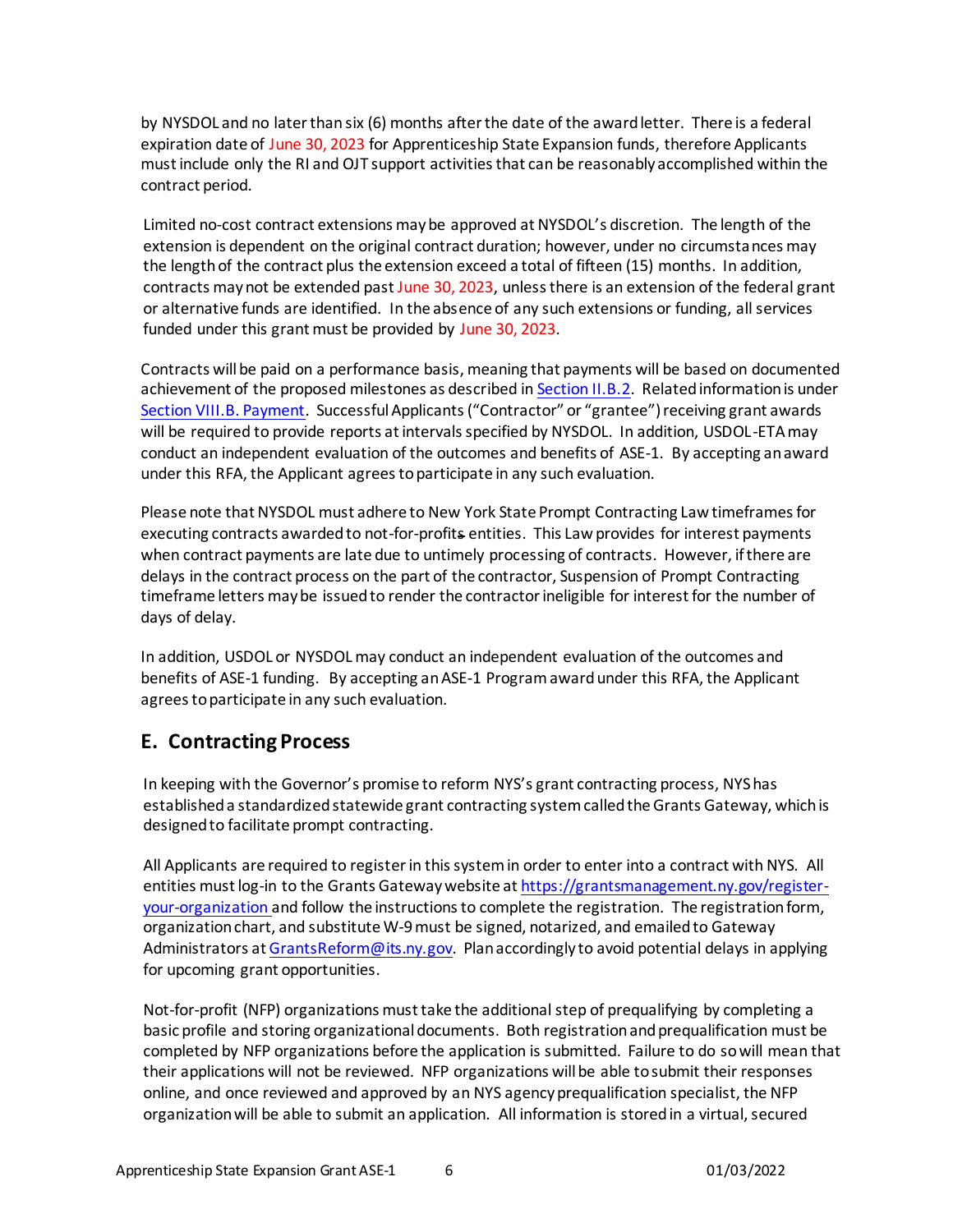vault. NFPs must keep their information current throughout a three-year period, including uploading annual documents (i.e., 990, etc.).

For additional information on registration and prequalification, please log on to the Grants Gateway web-site a[t https://grantsmanagement.ny.gov/register-your-organization](https://grantsmanagement.ny.gov/register-your-organization)(registration) or <https://grantsmanagement.ny.gov/get-prequalified>(prequalified).

For additional technical assistance with the Grants Gateway website, please note:

- Hours of Operation: Monday through Friday, 8:00 A.M. to 4:00 P.M. NYS Time;
- Phone Number: 518-474-5595;
- Email[: grantsgateway@its.ny.gov](mailto:grantsgateway@its.ny.gov); and
- Grants Management Website: [https://grantsmanagement.ny.gov/.](https://grantsmanagement.ny.gov/)

### <span id="page-6-0"></span>**F. NYSDOL's Responsibilities**

NYSDOL will oversee implementation of the contract(s) awarded through this RFA, including regular monitoring of implementation and performance of the contract(s).

### <span id="page-6-1"></span>**G. Applicant Requirements**

By submission of an application in response to this solicitation, Applicants agree with all of the terms and conditions set forth in the attachments to this RFA.

Applicants must comply with the Combined Terms and Conditions (Section IX, [Attachment CTC](#page-20-2)), which will be incorporated into the Master Contract of successful Applicants.

### <span id="page-6-2"></span>**H. Participation Requirements**

#### **1. Participation Opportunity for Minority and Women-owned Business Enterprises (MWBEs)**

Pursuant to NYS Executive Law Article 15-A and Parts 140-145 of Title 5 of the New York Codes, Rules and Regulations (NYCRR), NYSDOL is required to promote opportunities for maximum feasible participation of NYS certified Minority and Women-owned Business Enterprises ("MWBEs") and the employment of minority group members and women in the performance of the NYSDOL contracts.

For purposes of this solicitation, NYSDOL has determined that the Contract does not offer sufficient opportunities to set specific goals for participation by MWBEs as subcontractors, service providers, and suppliers to Applicant. NYSDOL hereby establishes an overall goal of 0% for MWBE participation, 0% for NYS certified minority-owned business enterprises ("MBE") participation and 0% for NYS certified women-owned business enterprises ("WBE") participation (based on the current availability of MBEs and WBEs). Nevertheless, Applicants are encouraged to make good faith efforts to promote and assist in the participation of MWBES on Contracts. The directory of NYS Certified MWBEs can be viewed a[t https://ny.newnycontracts.com/.](https://ny.newnycontracts.com/)

Applicants are encouraged to contact the NYSDOL MWBE Administrator at 518-474-2678 or [labor.sm.MWBEAdmin@labor.ny.gov](mailto:labor.sm.MWBEAdmin@labor.ny.gov) to discuss methods of maximizing participation by MWBEs on contracts.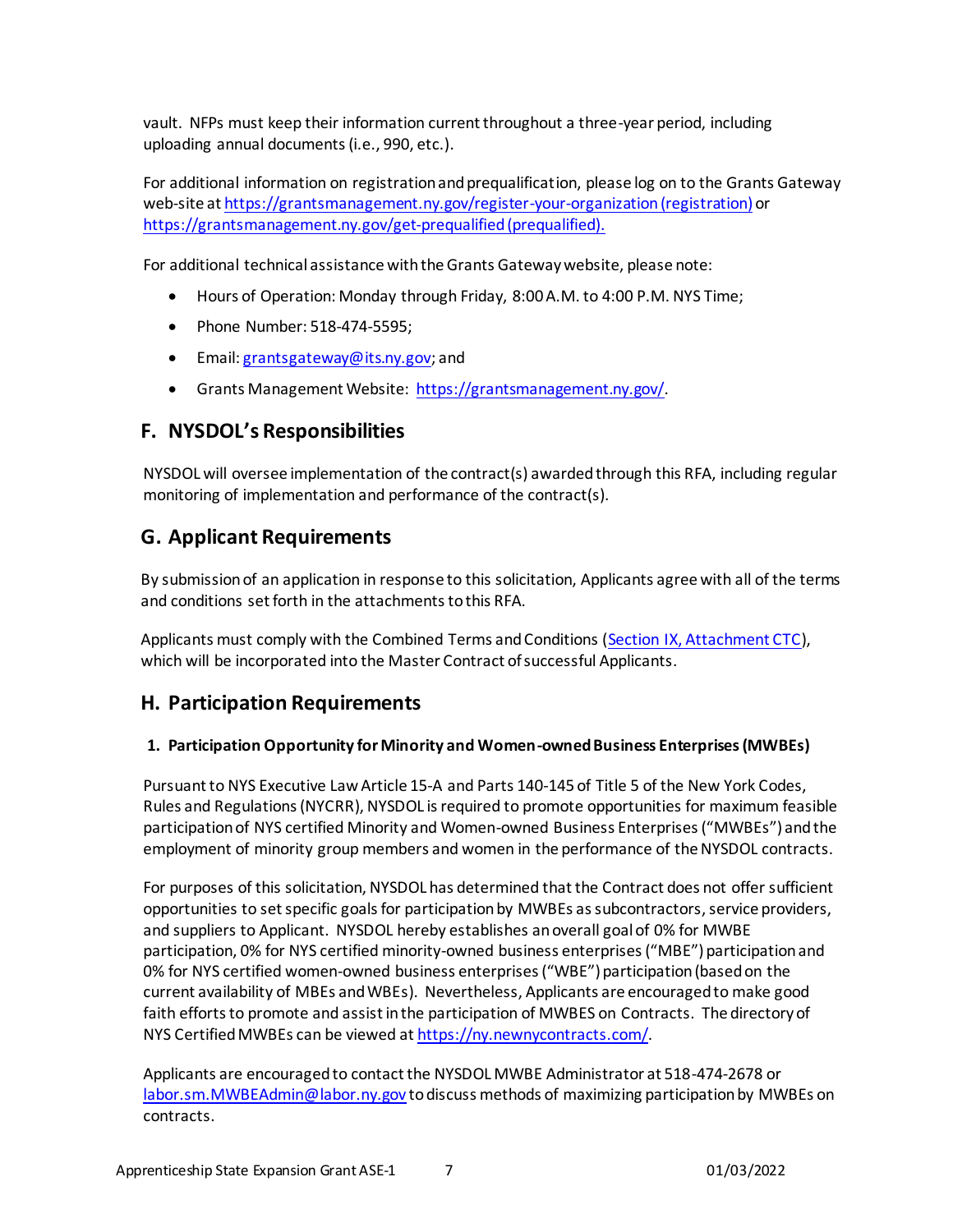#### **2. Equal Employment Opportunity Requirements (EEO100)**

An Applicant will be required to submit EEO 100 – Equal Employment Opportunity Staffing Plan (Attachment MWBE-2) with their bid or application as evidence of compliance with the foregoing.

By submission of a bid or application in response to this solicitation, the Applicant agrees with all of the terms and conditions of the Master Contract for Grants – Standard Terms and Conditions, specifically Section VI.J. (available in the Contract Documents module of the Grants Gateway portal). Contractors are required to ensure that it and any subcontractors awarded a subcontract for the construction, demolition, replacement, major repair, renovation, planning or design of real property and improvements thereon (the "Work"), except where the Work is for the beneficial use of the contractor, undertake or continue programs to ensure that minority group members and women are afforded equal employment opportunities without discrimination because of race, creed, color, national origin, sex, age, disability or marital status. For these purposes, equal opportunity shall apply in the areas of recruitment, employment, job assignment, promotion, upgrading, demotion, transfer, layoff, termination, and rates of pay or other forms of compensation. This requirement does not apply to: (i) work, goods, or services unrelated to the contract; or (ii) employment outside NYS.

The Applicant will be required to submit a Minority and Women-Owned Business Enterprises and Equal Employment Opportunity Policy Statement (Attachment MWBE-1) to NYSDOL with its application.

Further, pursuant to Article 15 of the Executive Law (the "Human Rights Law"), all other NYS and Federal statutory and constitutional non-discrimination provisions, the Contractor and subcontractors will not discriminate against any employee or applicant for employment because of race, creed (religion), color, sex, national origin, sexual orientation, military status, age, disability, predisposing genetic characteristic, marital status or domestic violence victim status, and shall also follow the requirements of the NYS Human Rights Law with regard to non-discrimination on the basis of prior criminal conviction and prior arrest.

Please Note: Failure to comply with the foregoing requirements may result in a finding of nonresponsiveness, non-responsibility and/or a breach of the contract, leading to the withholding of funds, suspension or termination of the contract or such other actions or enforcement proceedings as allowed by the contract.

#### **3. Participation Opportunities for Service-Disabled Veteran-Owned Businesses (SDVOBs)**

Article 17-B of the New York State Executive Law provides for more meaningful participation in public procurement by certified Service-Disabled Veteran-Owned Businesses ("SDVOBs"), thereby further integrating such businesses into New York State's economy. NYSDOL recognizes the need to promote the employment of service-disabled veterans and to ensure that certified service-disabled veteran-owned businesses have opportunities for maximum feasible participation in the performance of NYSDOL contracts.

In recognition of the service and sacrifices made by service-disabled veterans and in recognition of their economic activity in doing business in New York State, Applicants/Contractors are strongly encouraged and expected to consider SDVOBs in the fulfillment of the requirements of the Contract. Such participation may be as subcontractors or suppliers, as protégés, or in other partnering or supporting roles.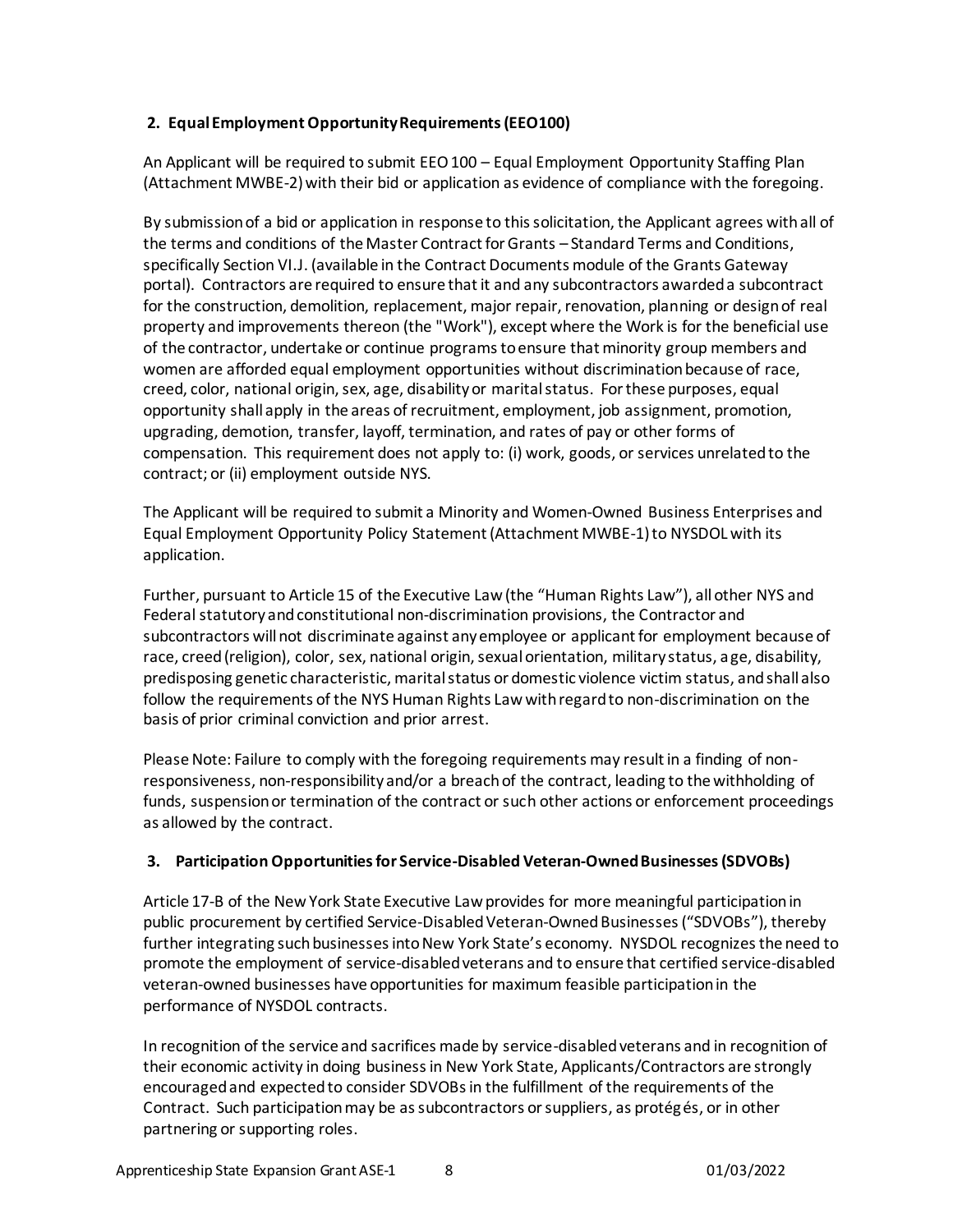For purposes of this solicitation, NYSDOL determined that the Contract does not offer sufficient opportunities to set specific goals for participation by SDVOBs as subcontractors, service providers, and suppliers to Applicant. Nevertheless, Applicants are encouraged to make good faith efforts to promote and assist in the participation of SDVOBs on the Contract for the provision of services and materials. The directory of New York State Certified SDVOBs can be viewed at [https://online.ogs.ny.gov/SDVOB/search.](https://online.ogs.ny.gov/SDVOB/search)

Applicants are encouraged to contact the Office of General Services' Division of Service-Disabled Veteran's Business Development at 518-474-2015 or [VeteransDevelopment@ogs.ny.gov](mailto:VeteransDevelopment@ogs.ny.gov) to discuss methods of maximizing participation by SDVOBs on the Contract.

# <span id="page-8-1"></span><span id="page-8-0"></span>**III. Eligibility Information**

## **A. Applicant Eligibility**

For this RFA, an eligible Applicant must be a sponsor of an active or probationary NYS RA Group Program, or a lead applicant designated by a sponsor of an active or probationary NYS RA Group Program, or be an applicant for an NYS RA Group Program whose application has been received by NYSDOL and posted on the NYSDOL website for public comment. (see <https://dol.ny.gov/apprenticeship/sponsors-and-programs>).

Sponsors of RA Group Programs include but are not limited to:

- Industry associations;
- Labor-management associations;
- A group of employers;

Additional requirements for grant Applicants include:

- Must be legal entities able to fulfill all requirements associated with state and federal grant obligations. Group Programs which do not meet these requirements must designate a lead applicant. Please se[e Section IX. Attachments and Appendices](#page-20-3) for the Lead Applicant Designation Form (LADF).
- Have two (2) or more paid employees (principals of corporations, board members and owners of businesses such as sole proprietors or partners are not considered to be employees for this criterion) or the equivalent of two (2) full-time employees (year-round, part-time employees are acceptable);
- Must be headquartered in NYS or have at least one (1) site located in NYS at the time of application;
- Must be in good standing with regard to the laws, rules, and regulations for: Unemployment Insurance (UI), Worker Adjustment and Retraining Notification Act (WARN), Public Work, Labor Standards, Safety and Health, NYS Department of State Division of Corporations, Workers Compensation Insurance, and Disability Insurance; and
- If the Applicant is an NFP organization, it must be pre-qualified in Grants Gateway as described in Section II.E.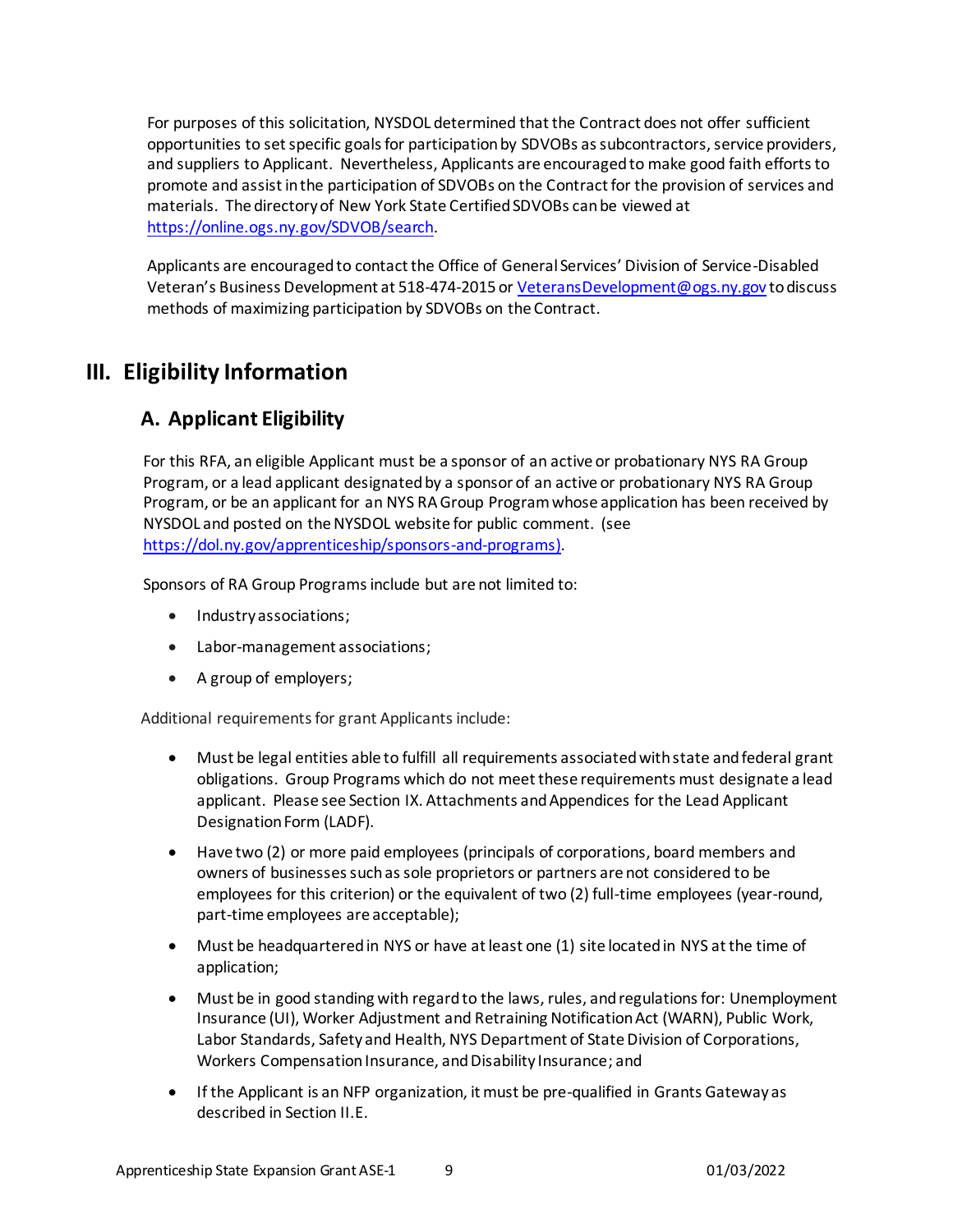Applicants with existing or pending contracts with NYSDOL remain eligible to apply for funding under this ASE-1 RFA if the application does not propose services to the same individuals as the existing or pending NYSDOL contract(s). In addition, the payments requested from awarded contracts under this RFA cannot duplicate reimbursement from other sources of funding. Please note, the same apprentice cannot be counted under two (2) different funding sources. For example, if a signatory employer to a Group Program is receiving Apprenticeship Expansion Grant (AEG-2) funding for an apprentice, the Group Program that signatory employer belongs to may not receive funding through this grant for that same apprentice.

## <span id="page-9-0"></span>**B. Participant Eligibility**

Apprentice participants who meet the following requirements are eligible:

- Individuals not yet enrolled in an NYS RA Group Program and who meet the eligibility requirements for enrollment. Note, minimum eligibility requirements are determined by sponsors and are indicated on the Apprentice Training Recruitment Notification and Minimum Qualifications Form; and
- Apprentices enrolled in an NYS RA Program no earlier than the ASE-1 contract start date, which may be as early as the date of the award letter.

Apprentices need not be NYS residents.

Applicants are encouraged to actively recruit women and underrepresented populations, including but not limited to, minorities and individuals with disabilities.

# <span id="page-9-2"></span><span id="page-9-1"></span>**IV. Process for Application Submission**

# **A. Questions Concerning this RFA**

Applicants may submit questions via electronic mail to WDTD. Onestop@labor.ny.gov. Questions regarding the RFA will be accepted on an ongoing basis until May 23, 2022. No telephone inquiries will be accepted. All inquiries should include the following reference in the Subject line: "ASE-1 Question." Answers to all questions will be posted on the NYSDOL website [\(https://dol.ny.gov/funding-opportunities-0\)](https://dol.ny.gov/funding-opportunities-0) on an ongoing basis until May 27, 2022.

# <span id="page-9-3"></span>**B. Application Due Date**

Applications and required attachments will be accepted immediately and on an ongoing basis through the Grants Gateway until **4:00 PM NYT on June 30, 2022**. Grants Gateway will not accept any applications or unsolicited amendments to applications after the due date and time. No mailed, faxed or emailed documents will be accepted. NYSDOL takes no responsibility for any thirdparty error in the delivery of applications(e.g., computer failure, power outages).

# <span id="page-9-4"></span>**C. Application Submission Instructions and Format**

All interested parties must be registered in the Grants Gateway and apply online via the Grants Gateway website at [https://grantsgateway.ny.gov/IntelliGrants\\_NYSGG/login2.aspx](https://grantsgateway.ny.gov/IntelliGrants_NYSGG/login2.aspx) (see Section II.E.). Completed applications must be submitted through the Grants Gateway by the designated date and time.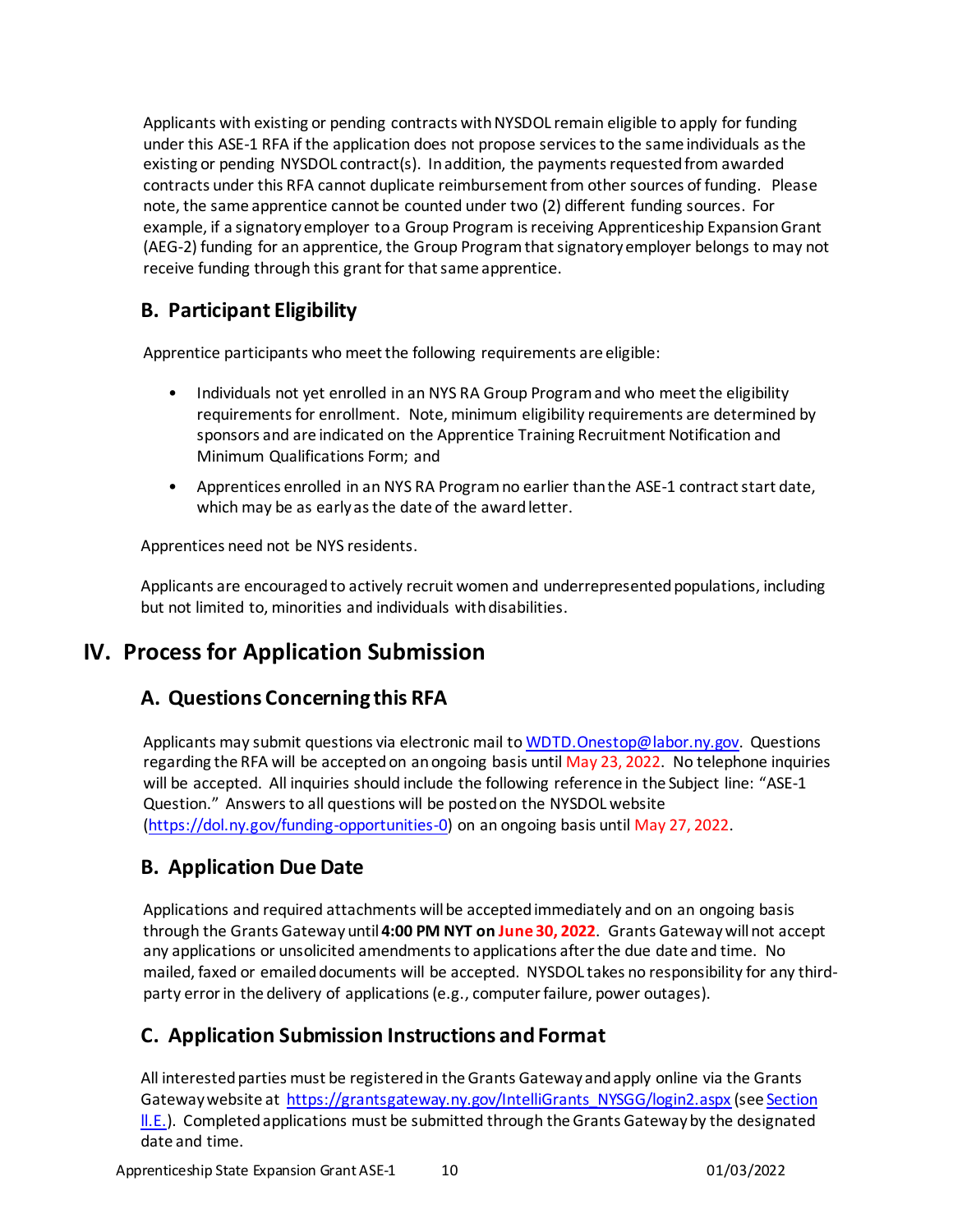Please refer to the Grants Gateway for guides and videos on the Registration and Online Application Process: <https://grantsmanagement.ny.gov/apply-grant>.

For an application to be considered, the Applicant must meet the eligibility criteria outlined in [Section III.A.,](#page-8-1) complete all required parts, and upload all the documents or information requested in the forthcoming sections in the Grants Gateway system prior to the submission due date.

Required application attachments (see **Section IX**) are listed below:

- 1. Performance Based Funding Request Form (Attachment PBFR)
- 2. Vendor Responsibility Applicant Questionnaire (Attachment VRAQ).
- 3. MWBE EEO Policy Statement (Attachment MWBE-1).
- 4. EEO 100 Equal Employment Opportunity Staffing Plan (Attachment MWBE-2).
- 5. Lead Applicant Designation Form (Attachment LADF), if applicable.
- 6. Executive Order (EO) 177 Certification (Attachment EO 177).
- 7. Key Contacts (Attachment KC).

### <span id="page-10-0"></span>**D. Grants Gateway Registration and Prequalification Status**

As indicated in [Section II.E.](#page-5-0) of this RFA, all interested parties must be registered in the Grants Gateway prior to application submission and all non-governmental NFP Applicants must be designated in one of the status categories listed below prior to application submission:

- 1. Document Vault Prequalified
	- Fully Prequalified
- 2. Document Vault Prequalified Open
	- If an organization proactively opens its document vault before the required documents expire, it will go to this status.
		- i. The Organization will not lose prequalification status unless an expiration date passes.
		- ii. This allows NFPs to apply for funding opportunities without losing prequalification status.
- 3. Document Vault Prequalified/In review
	- This status is only available if an organization has proactively opened its vault prior to document expiration and has submitted it with updated documents.
		- i. The organization is still considered prequalified during this status EVEN IF the expiration date passes.
- 4. Document Vault Prequalified/Open for Prequalification Specialist (PQS) Edits
	- NYSDOL is making edits and prequalification status is maintained.

Once it is determined that a non-governmental NFP Contractor is prequalified, the organization must maintain prequalification status during the contract period. The organization will be given an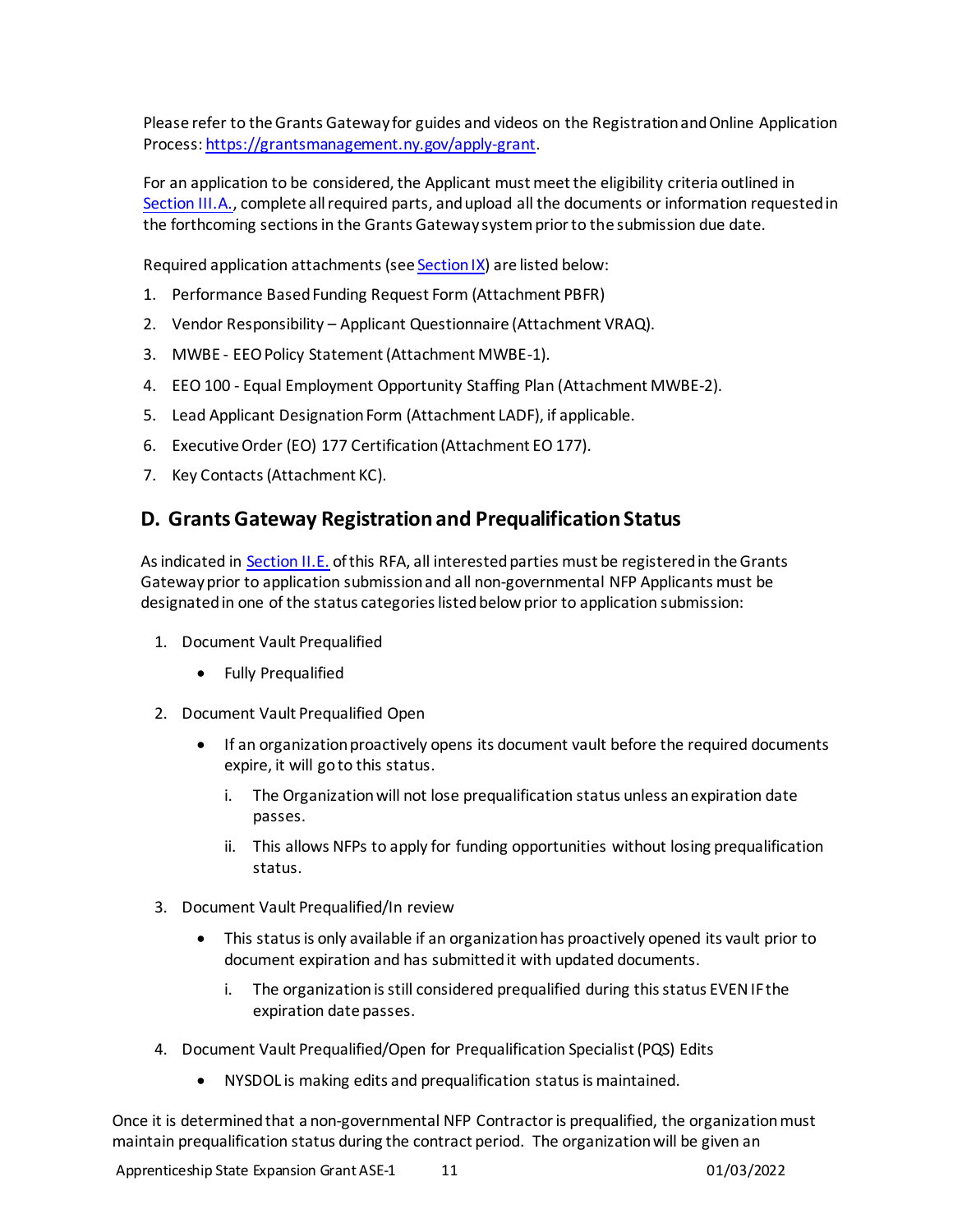opportunity to submit documents and information to the Grants Gateway in order to maintain or regain prequalification status.

For more information about Grants Gateway and Prequalification, please visit the Grants Gateway website<https://grantsmanagement.ny.gov/get-prequalified> or contact the Grants Management Team at: grantsgateway@its.ny.gov. The Grants Management help desk/hotline can be reached at (518) 474- 5595.

NYSDOL will consider any application not meeting the Grants Gateway registration or non-governmental NFP Application pre-qualification requirements prior to application submission to be non-responsive.

### <span id="page-11-0"></span>**E. RFA Timetable**

- RFA Release Date January 3, 2022
- Deadline Date for Questions Ongoing, no later than May 23, 2022
- Final Date for Responses to Questions Ongoing, no later than May 27, 2022
- Application Due Date Ongoing until **4:00 PM NY Time on** June 30, 2022
- Projected Notification of Award Ongoing as received
- Latest Possible Contract End Date June 30, 2023 (in the absence of any extensions)

## <span id="page-11-1"></span>**V. Application Review and Selection**

#### <span id="page-11-2"></span>**A. Evaluation of Applications**

A complete application, including all required attachments, must be submitted via the Grants Gateway portal so NYSDOL can conduct a full and proper evaluation. Failure to answer all questions in the application will jeopardize the Applicant's potential for funding. NYSDOL will make an initial eligibility determination on each application received. Applications deemed eligible will be scored based on further review and evaluation. Application scores will consist of 70% for Program Design and 30% for Work Plan. Scoring of technical merit will award points based on a "criteria met" or "criteria not met" scale. NYSDOL reserves the right to make no awards.

Applications must first meet all minimum eligibility requirements outlined in the Minimum Requirements [\(Section V.B. 1\)](#page-11-3) of this RFA. Upon receipt of all required documents and confirmation of Minimum Requirements attainment, applications will be evaluated by NYSDOL staff.

NYSDOL will establish a Review Teamwho will review both the Program Design and the Work Plan sections of the assigned application. Each application will be evaluated and scored separately.

### <span id="page-11-3"></span>**B. Evaluation Criteria**

The Evaluation Criteria has three parts: the Minimum Requirements; the Program Design; and the Work Plan/Outcomes timetable. The evaluation of the application will consist of a review of each part independently.

Applications deemed eligible will be scored based on further review and evaluation. Application scores will consist of 70% for Program Design and 30% for Work Plan/Outcomes Timetable.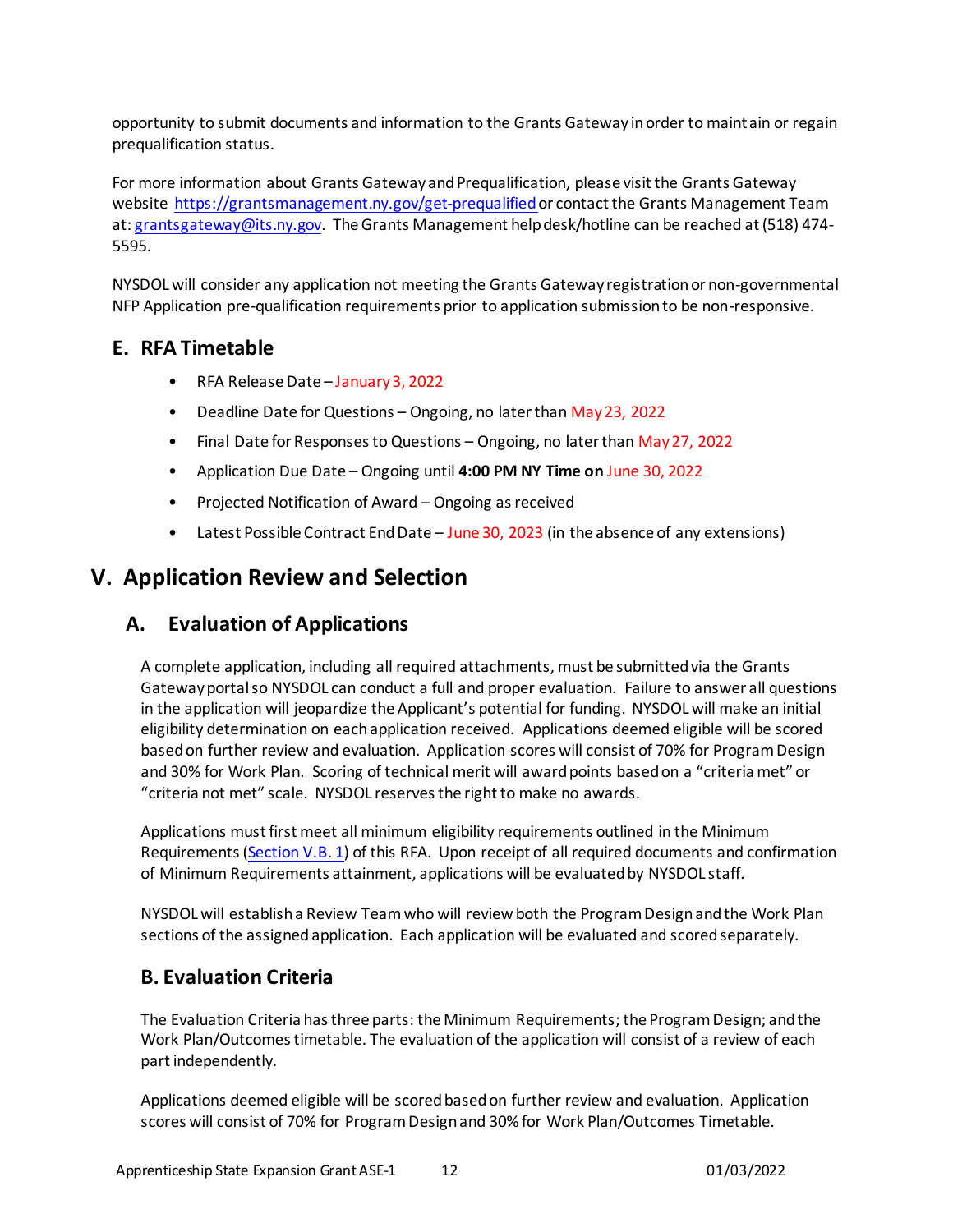#### 1. **Minimum Requirements**

No points will be awarded for the Minimum Requirements part of the application. Failure to attest to and document that you meet minimum requirements will result in an automatic rejection of the application, and scoring will not proceed. Minimum requirements require the applicant to attest to each of the following:

- 1. The Applicant is a duly incorporated for-profit or not-for-profit organization, that is eligible to do business in New York State;
- 2. The Applicant is a sponsor of an active or probationary NYS RA Group Program, or a lead applicant designated by a sponsor of an active or probationary NYS RA Group Program, or an applicant for an NYS RA Group Programwhose application has been received by NYSDOL and posted on the NYSDOL website for public comment;
- 3. The Applicant is headquartered in NYS or has at least one site located in NYS at the time of application;
- 4. The Applicant is in good standing with regard to the laws, rules, and regulations for UI, WARN, Public Work, Labor Standards, Safety and Health, NYS Department of State Division of Corporations, Workers Compensation Insurance, and Disability Insurance;
- 5. The Applicant employs two (2) or more employees or the equivalent of two (2) full-time employees (year-round, part-time employees are acceptable);
- 6. The Applicant agrees to comply with NYS Equal Employment Opportunity Regulations Part 600 and its Affirmative Action Plan/Pledge;
- 7. None of the funds to be used under this RFA will be used for the relocation of employment from facilities in other locations which would result in employees losing jobs at the original location;
- 8. The Applicant understands that all NFP Applicants, in addition to registering in the Grants Gateway system, must be prequalified in the Grants Gateway system [\(https://grantsgateway.ny.gov](https://grantsgateway.ny.gov/)) no later than the date of application submission or the NFP organization's application will not be reviewed;
- 9. The application was developed by the Applicant and all language therein is presented at the request of the Applicant. No consultant, or any other third party has written or contributed wording to the application or solicited the applicant, as their customer, to apply for these monies. (The use of a grant writer is acceptable, only if the Applicant, and not the grant writer, commits to implementing the training/services listed in the application, if a grant is awarded.);
- 10. The Applicant is responsible for recruiting, as defined in their approved RAProgram(please contact your Apprentice Training Representative (ATR), or your local NYSDOL Apprenticeship Office for the required form) and ensuring the participation of eligible participants as defined in the RFA;
- 11. The Applicant understands that all contract payments will be paid on a performance basis, meaning that payments will be based on documented achievement of the proposed milestones as described in Sectio[n II.B.2](#page-4-2). Related information is under [Section VIII.B. Payment](#page-16-2);
- 12. The apprentices targeted under this application will not be independent contractors or contract employees;
- 13. The Applicant will comply with NYS Labor Law and Federal law for the protection of workers;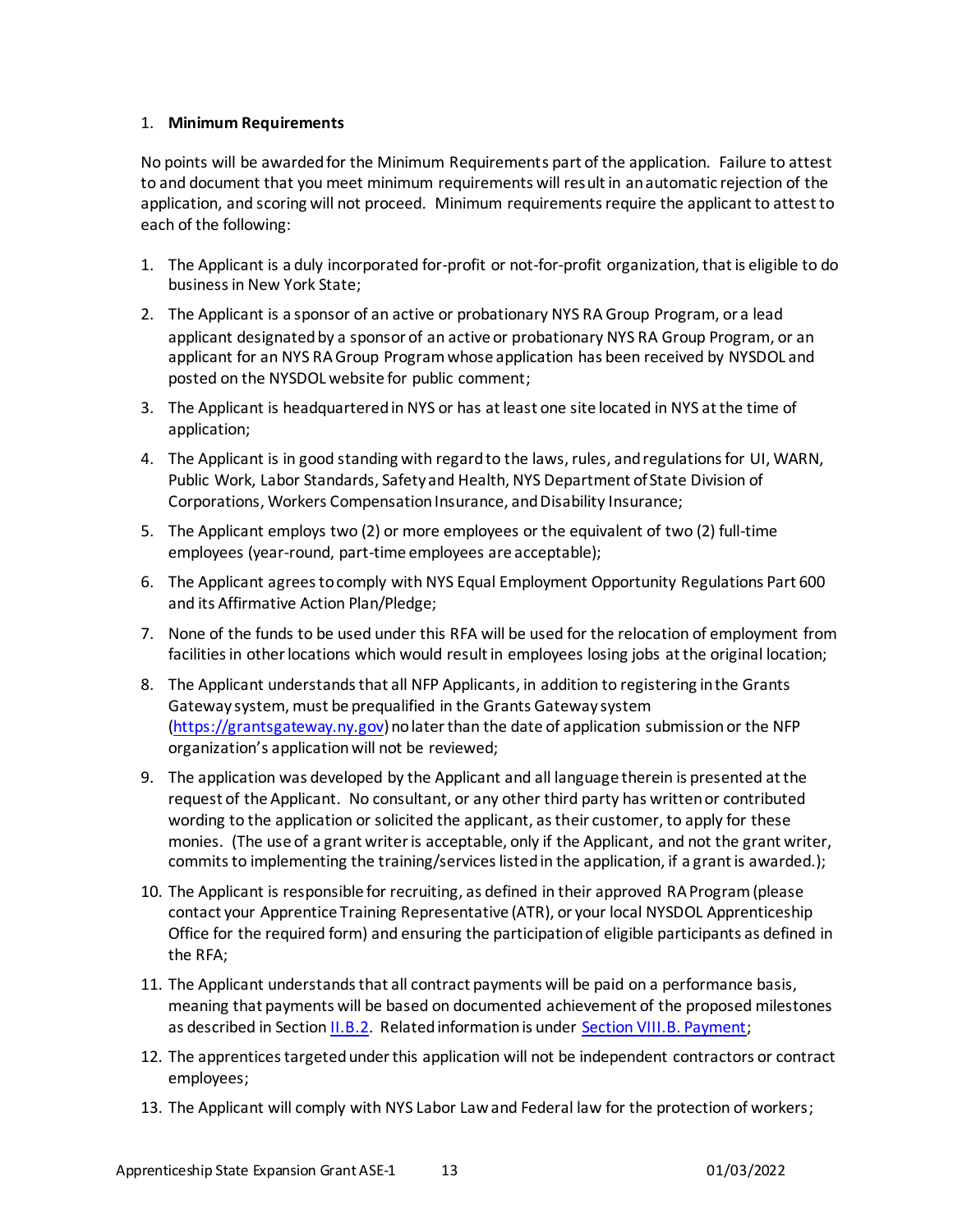- 14. The Applicant currently has an executed or pending contract(s) with NYSDOL and is proposing services to different individuals or entities than those targeted by the executed or pending NYSDOL contract(s). (Note: If no executed or pending contract(s) with NYSDOL exists, the Applicant will check Not Applicable to this attestation); and
- 15. As a condition of receiving funding under this solicitation, the Applicant agrees to be in full compliance with all applicable state and federal rules and regulations including but not limited to those identified in this RFA and associated attachments, including any subsequent amendments, as well as the following regulations and cost principals:
	- a. 2 CFR Part 200 –Uniform Administrative Requirements, Cost Principals and Audit Requirements; and
	- b. 2 CFR Part 2900 DOL Exceptions to 2 CFR Part 200.

#### 2. **Program Design – 70 Points**

A total of 70 points are available in scoring the Program Design part of the application. All questions must be answered and failure to answer all questions will jeopardize the Applicant's scoring and may jeopardize the potential for funding.

The Applicant must:

- 1. Provide a brief description of the group and its apprenticeship program. If this is an RA Group Program pending NYSDOL approval, please indicate that here. (5 points)
- 2. Provide a description of the industry sectors targeted by this group, and how they connect to either:
	- a. One of the priority industries identified in the Purpose section of this RFA [\(Section I.A.](#page-2-3)) (10 points); or
	- b. Another regional priority industry as discussed in the Background section of this RFA [\(Section I.B.\)](#page-2-4)(5 points).
- 3. Provide the number of apprentices to be enrolled and trained, the occupations/trades in which they will be trained, and the O\*NET codes for those occupations/trades (se[e Section II.B.1.](#page-4-3), above). Please note: apprentices in the field of construction (O\*NET Family Code 47) are not allowable trades/occupations under this ASE-1 RFA unless the trade is to be used for the upkeep and maintenance of a facility owned by the business entity employing the apprentice, such as plant maintenance trades. (5 points)
- 4. Describe the ability of the Group to run a successful apprenticeship program (e.g., experience, knowledge of the RA system, subject matter expertise, relationships with potential signatory employers, etc.). (10 points)
- 5. Describe, with clarity and specificity, how this Group will support RA as a viable career path. (10 points)
- 6. Describe with clarity and specificity, the strategies the Applicant will use to recruit and enroll new apprentices, including women, minorities and other underrepresented populations as outlined in the Sponsor's Affirmative Action Plan approved by NYSDOL. (5 points)
- 7. Funds under this RFA will be used to support apprentices with RI and OJT. Describe with clarity and specificity, how apprentices will be supported by qualified staff in the roles of RI Coordinator and OJT Job Developer. See [Section II.B](#page-3-3). (10 points)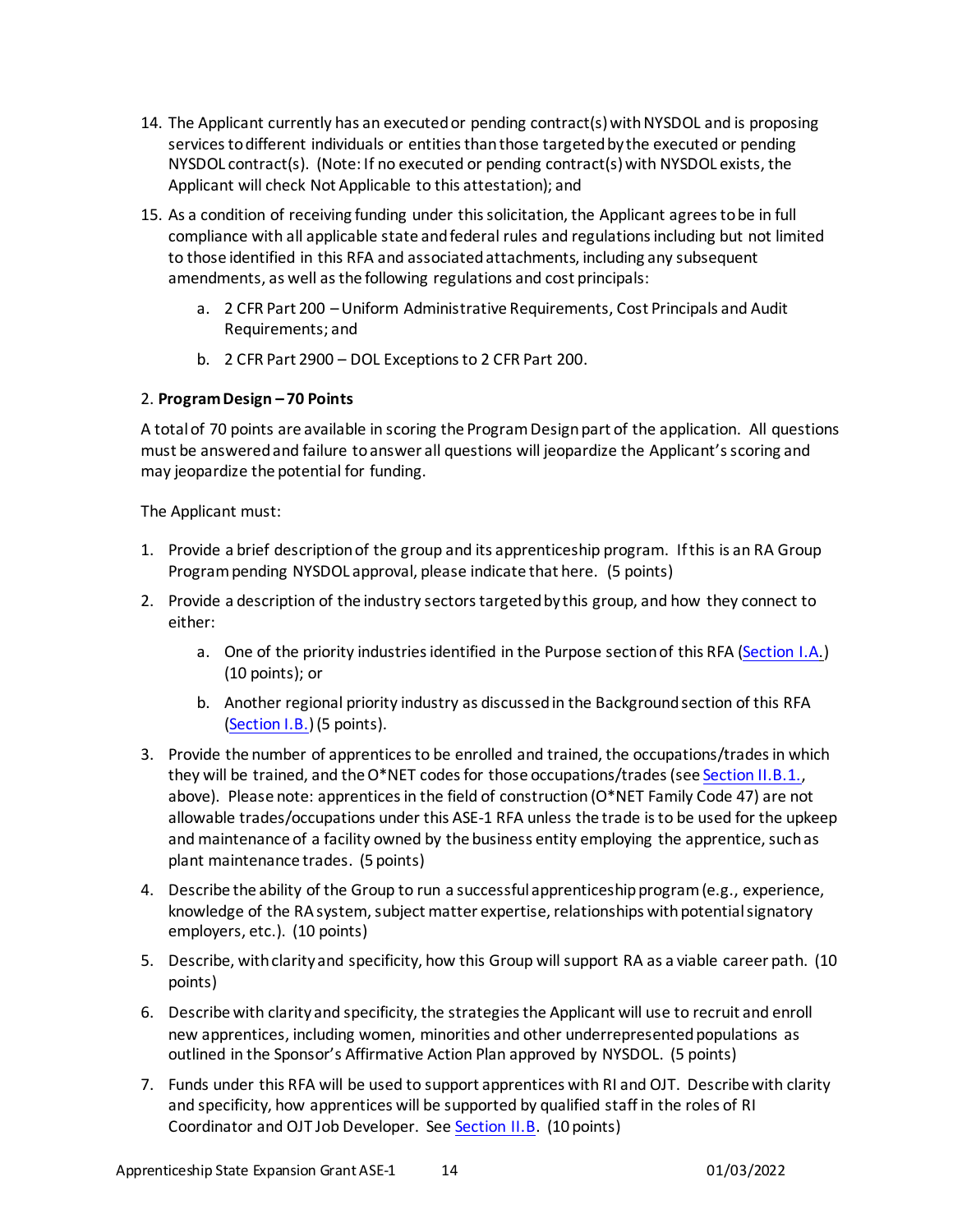- 8. Describe with clarity and specificity, what retention methods and strategies the Applicant will put in place to support and engage these new apprentices in ongoing RI and OJT for at least six months. Include the number of new apprentices who you expect will reach this six-month goal. (10 points)
- 9. Describe what, if any, local, state, or federalfunds (e.g., grants, American Apprenticeship Initiative (AAI), Empire State Apprenticeship Tax Credit<sup>1</sup>, SUNY Apprenticeship funds, etc.) the Applicant will leverage with this RFA, if applicable. Include the estimated dollar figure. (5 points)

#### 3. **Work Plan/Outcomes Timetable**

A total of 30 points are available in scoring the proposed Work Plan.

Utilizing the Grants Gateway system, Applicants will define the objectives, tasks, timeframes, and performance measures that will detail the proposed plan to support new apprentices in RI and OJT. Applicants can include a total of up to 30 objectives and related information.

Work Plans should address the following:

- 1. Staff responsibilities related to developing and implementing RI and OJT support. Include objective(s), related tasks, timeframes,and performance measures. (5 points)
- 2. Plan for recruiting, enrolling, and developing the Apprenticeship Service Plan for new apprentices. Include the number of new apprentices you will enroll, including women, minorities and other underrepresented populations as outlined in the Sponsor's Affirmative Action Plan approved by NYSDOL. The objective(s), related tasks, timeframes,and performance measures should be included. (10 points)
- 3. Plan for engaging apprentices in RI and OJT for at least six months. Include the number of new apprentices who will reach this six-month goal. Include objective(s), related tasks, timeframes and performance measures. (10 points)
- 4. Staff responsibilities related to overseeing, evaluating, and/or monitoring apprentices' progress with RI and OJT. Include objective(s), related tasks, timeframes and performance measures. (5 points)

Performance Measure Tips:

- The performance measures as proposed, should measure whether the associated objective was attained.
- Performance measures should evaluate project effectiveness.
- Performance measures must be SMART: Specific, Measurable, Achievable, Relevant and Time-oriented (who will do what, how it will be counted, how often, when to evaluate the tasks and objectives).
- 4. **Performance Budget**

<sup>1</sup> <https://dol.ny.gov/apprenticeship/options-apprenticeship-program-sponsors>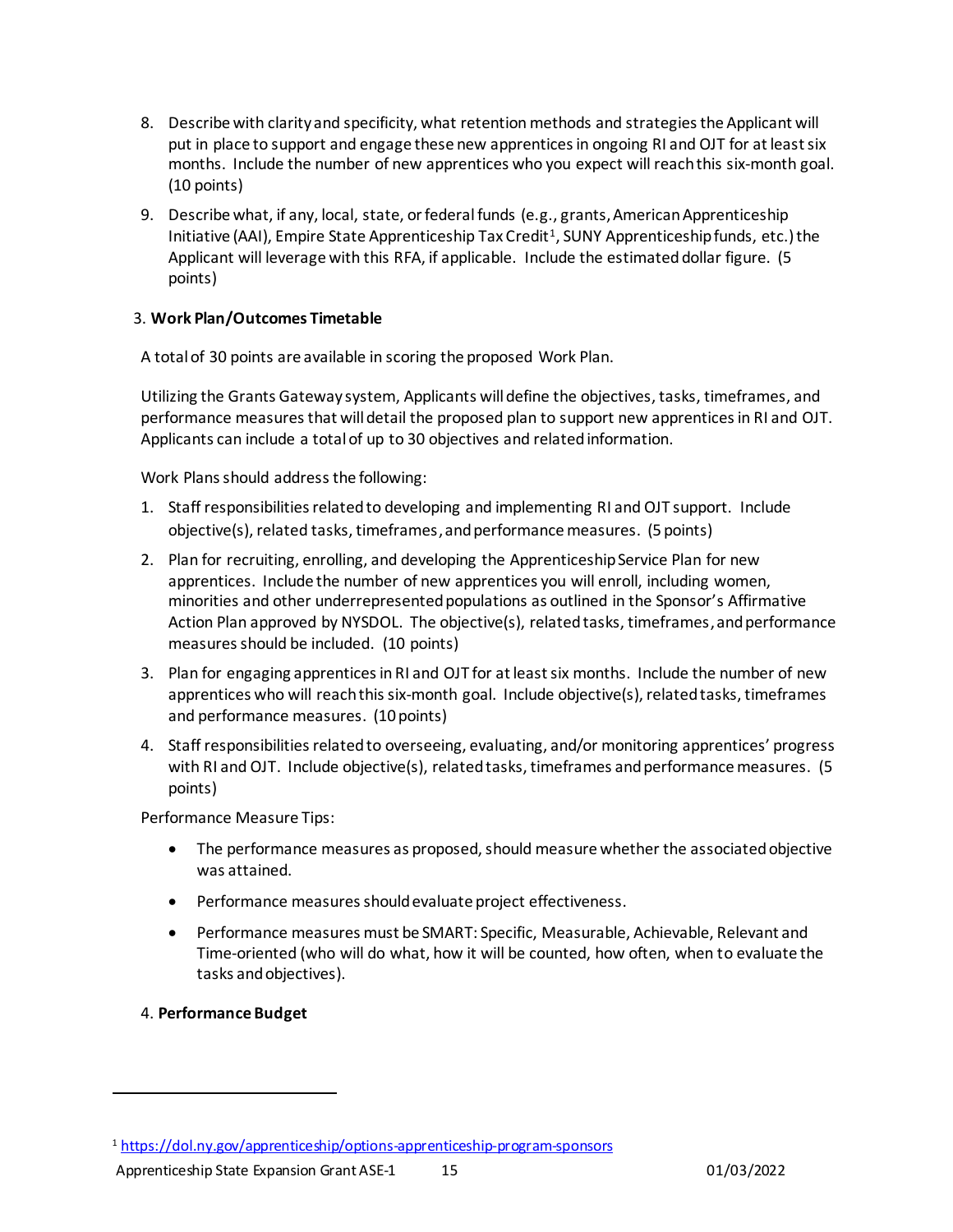The submission of a preliminary performance budget within the Grants Gateway, is required. The budget should include the number of and payment for planned outcomes achieved for each of the two (2) milestones, as described in [Section II.B.2](#page-4-2). No points will be awarded for the Performance Budget part of the application.

<span id="page-15-0"></span>Please see below for an example of a performance-based budget completed in the Grants Gateway. (Please note: this is similar to what you will see in the Gateway, but not exact).

When completing the Performance Based Budget columns Deliverable/Outcome, Total Amount Per Unit and Number of Units must be completed. Total Match Funds should be entered if there is a match/local share component to the program. Line Total and Category Total will populate automatically.

| Details                      |             |                          |
|------------------------------|-------------|--------------------------|
| Deliverable/Outcome          | Milestone 1 |                          |
| Financial                    |             |                          |
| <b>Total Amount Per Unit</b> |             | $$1,500.00$ <sup>*</sup> |
| <b>Grant Amount Per Unit</b> |             | $$1,500.00$ <sup>*</sup> |
| <b>Number of Units</b>       | 5<br>床      |                          |
| <b>Total Grant Funds</b>     |             | \$7,500.00               |
| <b>Total Match Funds</b>     |             |                          |
| Match %                      | 0%          |                          |
| <b>Other Funds</b>           |             |                          |
| <b>Line Total</b>            |             | \$0                      |

When completing the Performance Based Budget columns Deliverable/Outcome, Total Amount Per Unit and Number of Units must be completed. Total Match Funds should be entered if there is a match/local share component to the program. Line Total and Category Total will populate automatically.

| Details                      |                |
|------------------------------|----------------|
| Deliverable/Outcome          | Milestone 2    |
| Financial                    |                |
| <b>Total Amount Per Unit</b> | \$3,500.00     |
| <b>Grant Amount Per Unit</b> | \$3,500.00     |
| <b>Number of Units</b>       | 5<br><b>EX</b> |
| <b>Total Grant Funds</b>     | \$17,500.00    |
| <b>Total Match Funds</b>     |                |
| Match %                      | 0%             |
| <b>Other Funds</b>           |                |
| <b>Line Total</b>            | \$0            |

### **C. Method of Selection**

Applications that meet all minimum eligibility requirements will proceed to the review phase, where the application will be scored for Program Design (worth up to 70% of the total) and Work Plan (worth up to 30% of the total) by NYSDOL's Program Staff. Scoring will award points based on how comprehensively the application responds to each question and whether the criteria for the question is met. The evaluation will result in an Application Final Score.

Applications will be reviewed in the order they are received. Each application will be scored on its individual merit and will not be compared to other applications. Eligible applications that attain an Application Final Score of 70 points or more will be awarded funding. Successful applicants will be awarded on a continuous basis until the funds allocated are exhausted. Eligible applicants that fail to attain a score of 70 points will be notified via letter and are eligible to revise their applications and re-apply if sufficient time and funding remain.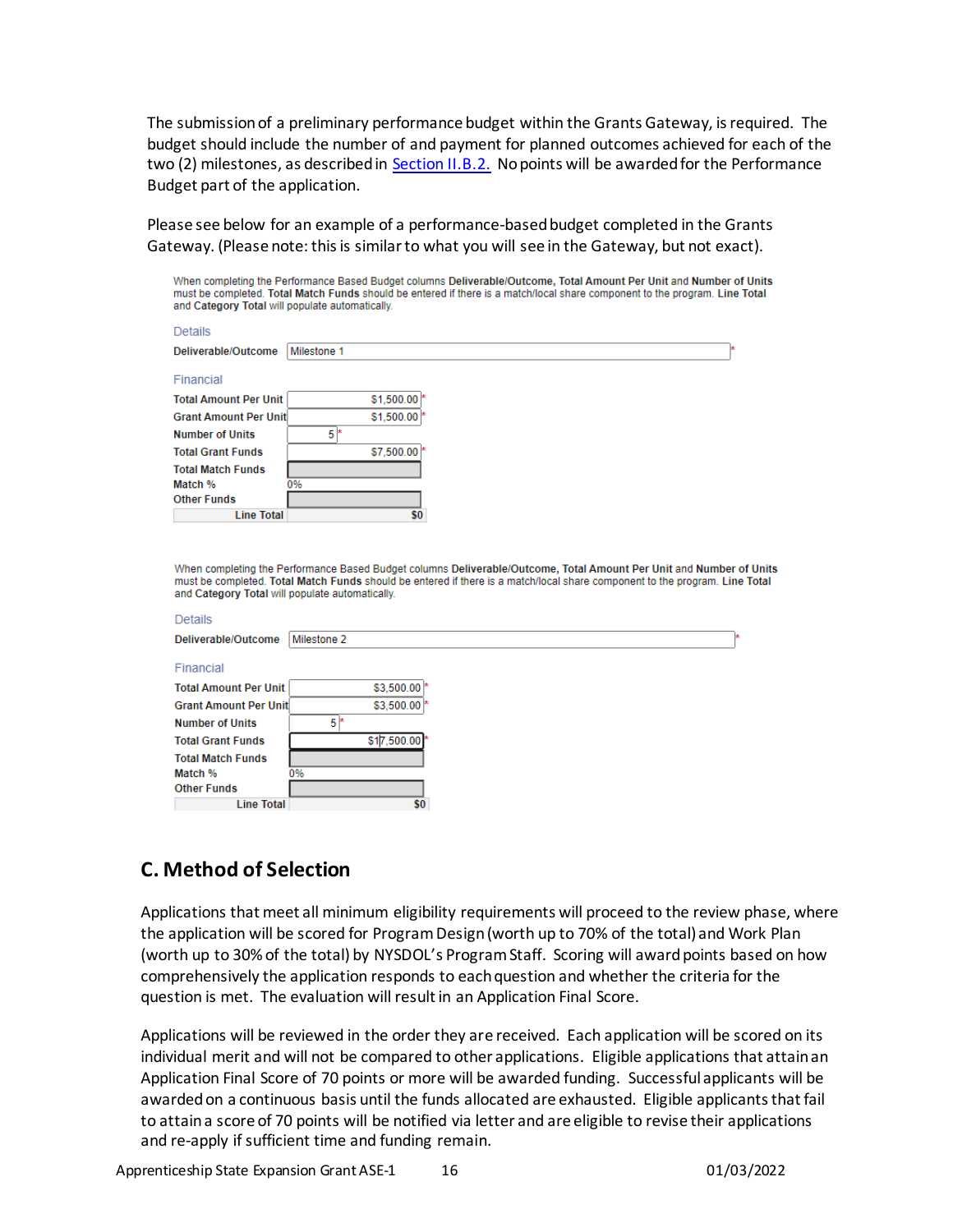If an application achieves a score that would be awarded, but the costs are not reasonable to NYSDOL or the skills are not transferable, NYSDOL reserves the right to reject the application.

NYSDOL may award a contract for any or all parts of an application and may negotiate contract terms and conditions to meet agency program requirements consistent with the ASE-1 RFA.

It is important to note that:

- 1. Ineligible Applicants will be disqualified before completing a review;
- 2. Incomplete applications will be disqualified;
- 3. All Applicants that are determined not to be responsive or responsible will be disqualified after completing a review;
- 4. Applications that fail to meet minimum requirements may be disqualified; and
- 5. NYSDOL reviews will result in a final score.

# <span id="page-16-0"></span>**VI. Award Administration and Information**

### <span id="page-16-1"></span>**A. Award Notices**

All Applicants will receive a letter informing them of the decision on their application and successful Applicants will be contacted by NYSDOL contract development staff.

Applicants who receive an award must be prepared to enter into contract negotiations immediately and begin project activities upon execution of the contract. NYSDOL reserves the right to rescind the award of any contractor that is unable or unwilling to promptly engage in the contracting process or to begin conducting their project activities immediately following contract execution.

Applicants that receive an award under this program, that have earned/received at least 80% of the awarded funds may apply for additional funds (if funding and time remain).

Applicants not awarded are entitled to request a debriefing from NYSDOL, which may include the reason(s) for the non-award and general guidance on the part(s) of the evaluation criteria that were not met. Such debriefing shall be requested within 15 calendar days of the notice of non-award. NYSDOL will respond to the debriefing request within a reasonable amount of time.

### <span id="page-16-2"></span>**B. Payment**

Once a contract has been developed and formally executed, funds will be released on a performance basis, meaning that payments will be based on the achievement of the proposed milestones as described i[n Section II.B.2](#page-4-2)., and not on the Contractor's actual expenditures.

Vouchers must be submitted to NYSDOL using the Grants Gateway payment feature and reviewed and approved before payment is made. For payments to be approved, certain records must be kept, and specific documents submitted. The Contractor must provide documentation that the service was provided.

Please be advised that project activities may not begin until after an award is made. This includes the completion of application reviews, due diligence being confirmed, awardees determined, and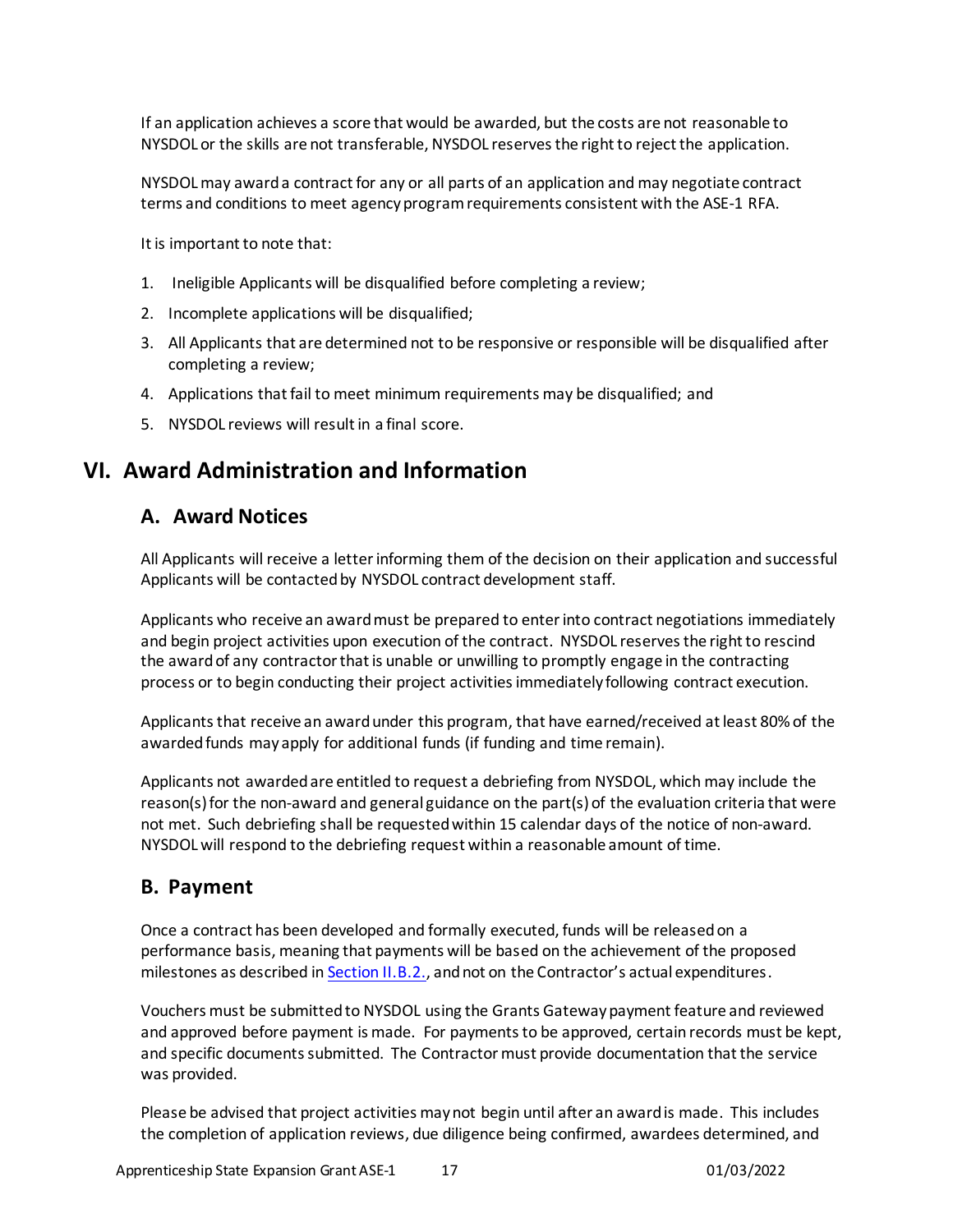award letters being issued. The earliest start date for any contract resulting from this RFA is the date of the award letter. Any activity that begins or is paid for prior to the date of the award letter will fall outside the contract period and be ineligible for reimbursement.

**Electronic Payments –** Payment for invoices submitted by the Contractor shall only be rendered electronically unless payment by paper check is expressly authorized by the Commissioner, in the Commissioner's sole discretion, due to extenuating circumstances. Such electronic payment shall be made in accordance with ordinary NYS procedures and practices. The contractor shall comply with the NYS Comptroller's procedures to authorize electronic payments which can be set up through the Vendor Portal a[t http://www.sfs.ny.gov/index.php/vendors](http://www.sfs.ny.gov/index.php/vendors). Support is available by email at [helpdesk@sfs.ny.gov](mailto:helpdesk@sfs.ny.gov), or by telephone at 855-233-8363. The Contractor acknowledges that it will not receive payment on any invoices submitted under this Contract if it does not comply with the NYS Comptroller's electronic payment procedures, except where the Commissioner has expressly authorized payment by paper check as set forth above.

# <span id="page-17-0"></span>**C. General Requirements**

All applications and accompanying documentation will become the property of NYS and will not be returned. The content of each Applicant's application will be held in strict confidence during the evaluation process, and no details of the application will be discussed outside of the evaluation process. Successful applications and portions of the RFA deemed applicable by NYSDOL will be made part of the contract. Therefore, an official authorized to commit the entity to a contract must sign the application.

### <span id="page-17-1"></span>**D. Buy American Requirements**

Pursuant to P.L. 115-141, Division E, Title VI, Section 606 and 607, by drawing down funds, the recipient agrees to comply with sections 8301 through 8303 of title 41, United States Code (commonly known as the "Buy American Act"). Additionally, no funds may be made available to any person or entity that has been convicted of violating the Buy American Act.

### <span id="page-17-2"></span>**E. Federal and NYS Executive Orders**

The funds supporting this initiative are subject to the following ExecutiveOrders:

Federal Executive Orders:

- 1. Executive Order 13333 This contract may be terminated without penalty, if the contractor or any subcontractor (i) engages in severe forms of trafficking in persons or has procured a commercial sex act during the period of time that the grant, contract, or cooperative agreement is in effect, or (ii) uses forced labor in the performance of the grant, contract, or cooperative agreement." (22 U.S.C. § 7104(g))
- 2. Executive Order 13513-Sec. 4 Text Messaging While Driving by Government Contractors, Subcontractors, and Recipients and Sub-recipients. Contractors, subcontractors, and recipients and sub-recipients are encouraged to adopt and enforce policies that ban text messaging while driving a vehicle when performing official Government business or work on behalf of the Government, and to conduct initiatives of the type described in section 3(a) of the Executive Order.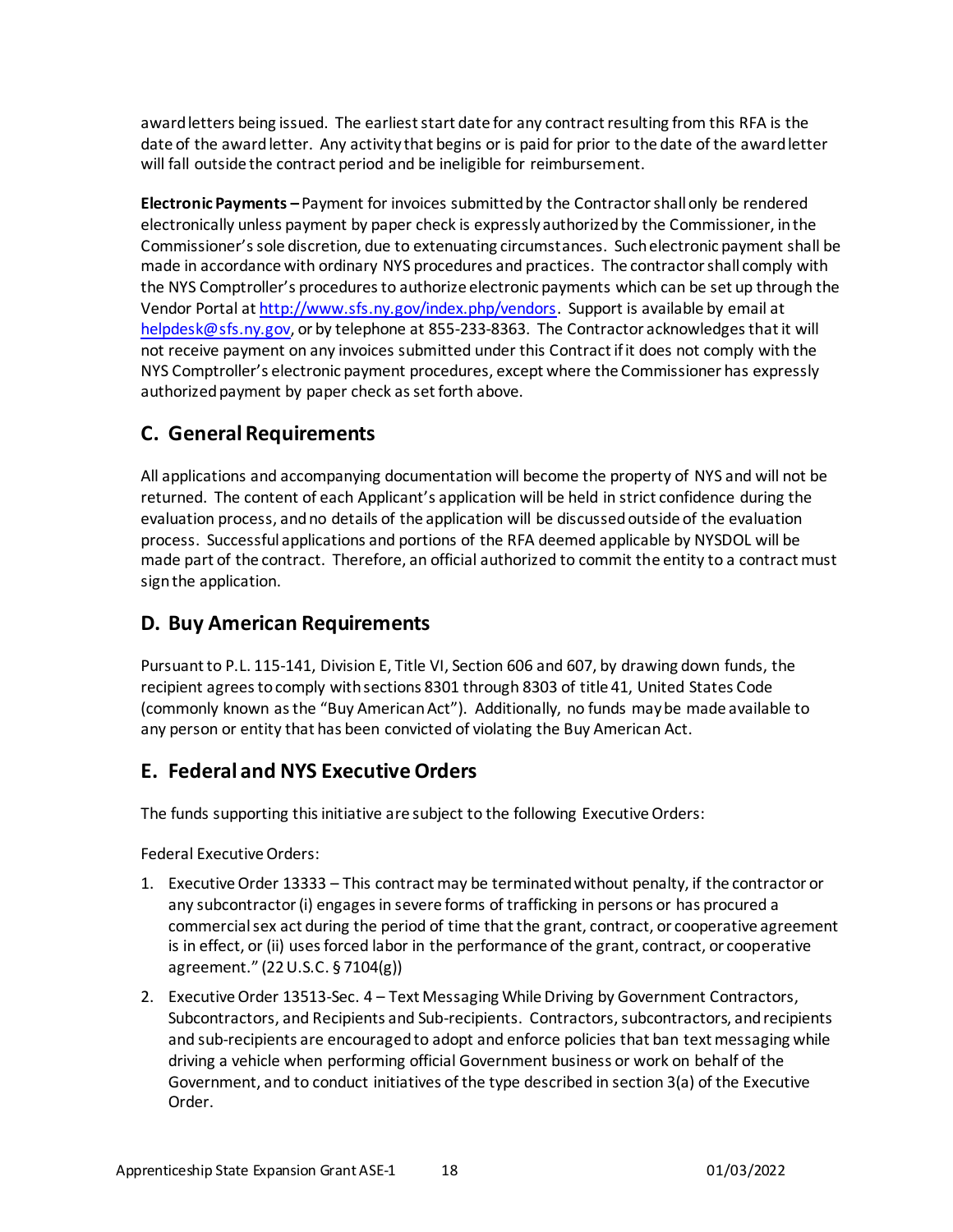- 3. Executive Order 12928 The recipients are strongly encouraged to provide contracting/subgranting opportunities to Historically Black Colleges and Universities and other Minority Institutions such as Hispanic-Serving Institutions and Tribal Colleges and Universities; and to Small Business Owned and Controlled by Socially and Economically Disadvantaged Individuals.
- 4. Executive Order 13043 Recipients are encouraged to adopt and enforce on-the-job seat belt policies and programs for their employees when operating company-owned, rented, or personally owned vehicles.
- 5. Executive Order 13166 Recipients must take reasonable steps to ensure that limited English proficiency (LEP) persons have meaningful access to programs in accordance with DOL's Policy Guidance on the Prohibition of National Origin Discrimination as it Affects Persons with Limited English Proficiency Volume 68, Number 103, Page 32289-32305. Meaningful access may entail providing language assistance services, including oral and written translation, where necessary.

NYS Executive Orders:

<span id="page-18-0"></span>1. NYS Executive Order 177 – se[e Section IX, Attachment EO](#page-20-4) 177 for further information.

### **F. Reservation Clauses**

NYSDOL, in order to serve the best interests of the State, reserves the right to:

- 1. Make no award;
- 2. Postpone or cancel this RFA upon notification to all Applicants;
- 3. Amend the specifications after their release with appropriate notice to all Applicants;
- 4. Request Applicants to present supplemental information clarifying their application, either in writing or in formal presentation. Applicants failing to respond to these requests during the time allotted may be eliminated from funding consideration;
- 5. Waive or modify minor irregularities in applications received after prior notification to the Applicant. This will in no way modify the RFA documents or excuse the Applicant from full compliance with its requirements;
- 6. Correct any arithmetic errors in any application;
- 7. Reject any and all applications received in response to this RFA;
- 8. Contact Applicant references as a check on qualifications;
- 9. Award contracts to more than one Applicant;
- 10. To make reductions to applications at any time before the award is made, if such action is in the best interest of NYS;
- 11. Negotiate with a selected Applicant prior to contract award;
- 12. Make any payment contingent upon the submission of specific deliverables;
- 13. Rescind the award of any Applicant that is unable or unwilling to promptly engage in the contracting process or to begin conducting their training activities immediately following contract execution. No Applicant will have any rights against NYSDOL arising from such action; and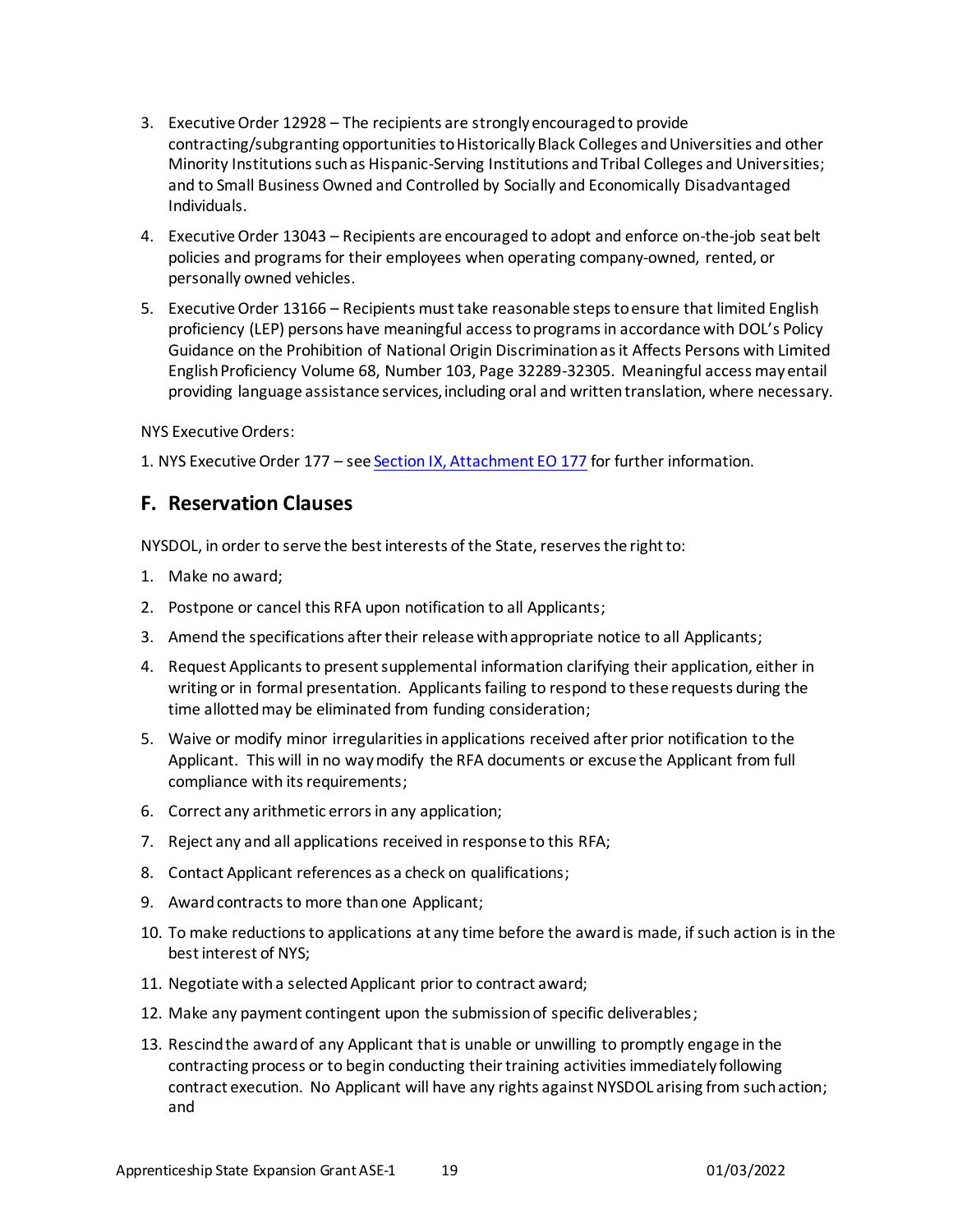14. Require that all offers are held open for a period of 120 days unless otherwise expressly provided for in writing.